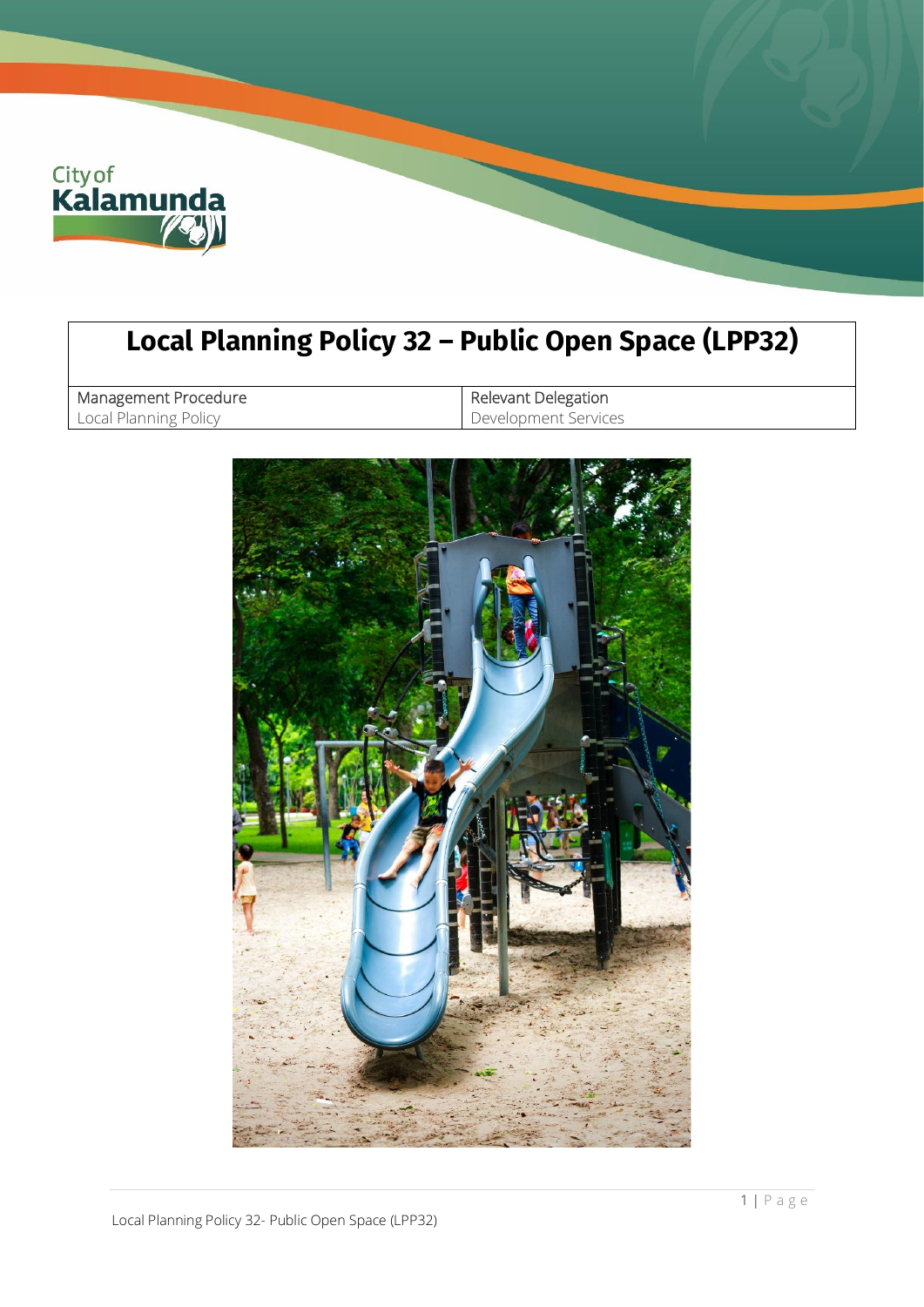## **Contents**

| 1.             |        |        |                                                                       |  |  |  |  |  |
|----------------|--------|--------|-----------------------------------------------------------------------|--|--|--|--|--|
|                | 1.1    |        |                                                                       |  |  |  |  |  |
|                | 1.2    |        |                                                                       |  |  |  |  |  |
|                | 1.4    |        |                                                                       |  |  |  |  |  |
|                | 1.4.1  |        | Relationship to POS Strategy/ Policy/ Local Planning Scheme:4         |  |  |  |  |  |
|                | 1.4.2  |        | Relationship to other State Planning/ Development Control Policies: 4 |  |  |  |  |  |
|                | 1.5    |        |                                                                       |  |  |  |  |  |
| $\overline{2}$ |        |        |                                                                       |  |  |  |  |  |
|                | 2.1    |        |                                                                       |  |  |  |  |  |
|                | 2.1.1  |        |                                                                       |  |  |  |  |  |
|                | 2.1.2  |        |                                                                       |  |  |  |  |  |
|                | 2.1.3  |        |                                                                       |  |  |  |  |  |
|                | 2.1.4  |        |                                                                       |  |  |  |  |  |
|                | 2.1.5  |        |                                                                       |  |  |  |  |  |
|                | 2.1.6  |        |                                                                       |  |  |  |  |  |
|                | 2.1.7  |        |                                                                       |  |  |  |  |  |
|                | 2.1.8  |        |                                                                       |  |  |  |  |  |
|                | 2.1.9  |        |                                                                       |  |  |  |  |  |
|                | 2.1.10 |        |                                                                       |  |  |  |  |  |
|                | 2.1.11 |        |                                                                       |  |  |  |  |  |
|                | 2.1.12 |        |                                                                       |  |  |  |  |  |
|                | 2.1.13 |        |                                                                       |  |  |  |  |  |
|                |        | 2.1.14 |                                                                       |  |  |  |  |  |
|                | 2.1.15 |        |                                                                       |  |  |  |  |  |
|                | 2.1.16 |        |                                                                       |  |  |  |  |  |
| 3.             |        |        |                                                                       |  |  |  |  |  |
|                |        |        |                                                                       |  |  |  |  |  |
|                |        |        |                                                                       |  |  |  |  |  |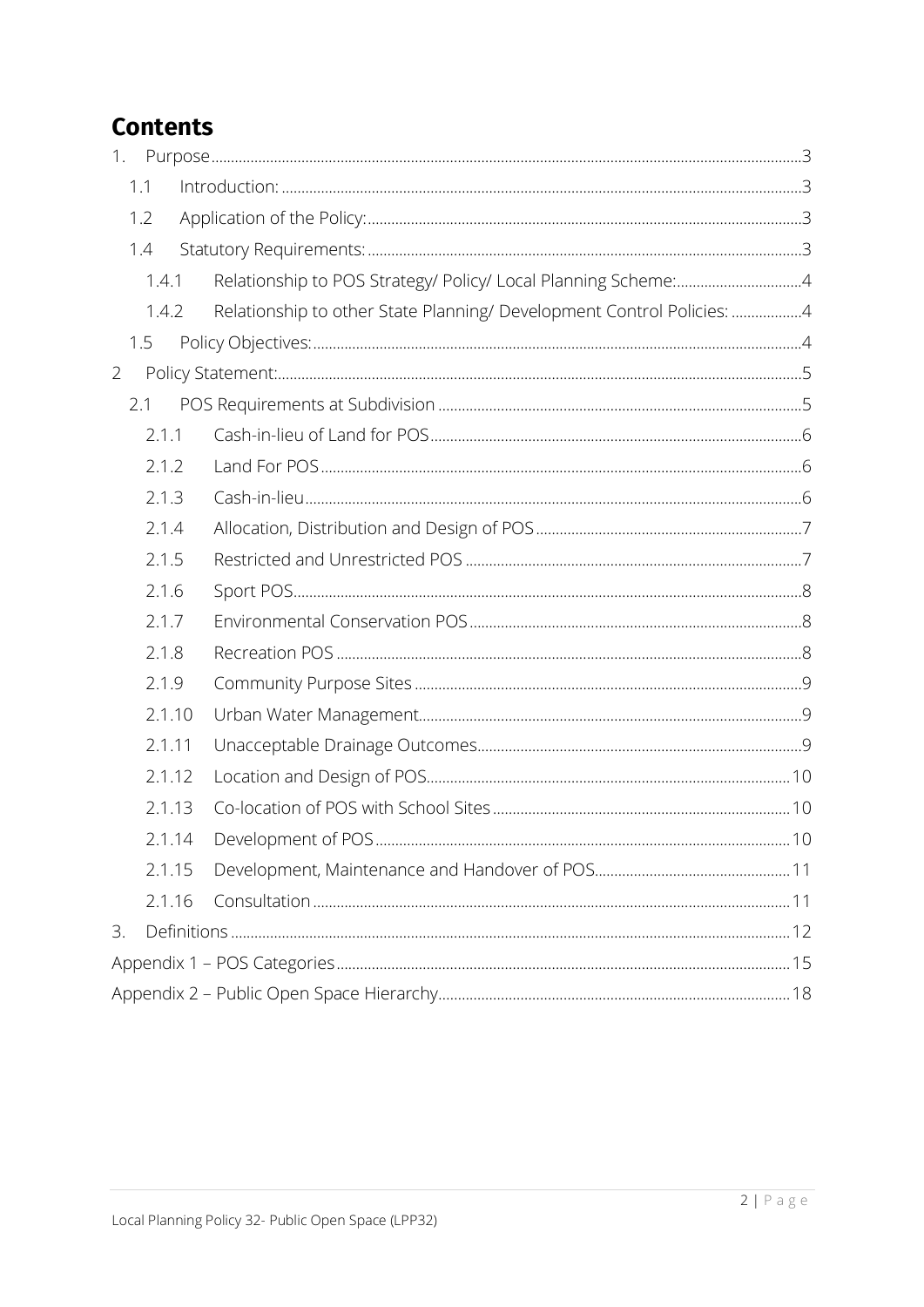## <span id="page-2-0"></span>**1. Purpose**

The purpose of this Policy is to ensure that there is adequate and well distributed Public Open Space (POS) throughout the City of Kalamunda (the City) that is fit for purpose and sustainably developed and maintained.

## <span id="page-2-1"></span>1.1 Introduction:

The City recognises that there are significant social, health, environmental and economic benefits in providing appropriately located, functional and attractive POS to the community. The City has developed this POS Policy (the Policy) to ensure the future protection, provision and management of valuable POS sites to meet the ongoing needs of the community.

There are significant future urban areas identified in State Government planning frameworks which will result in the delivery of significant areas of POS. This Policy will be a critical guiding document to shape an appropriate land area, function and design standard of POS.

The Policy has been developed as an action of the POS Strategy (adopted May 2018).

## <span id="page-2-2"></span>1.2 Application of the Policy:

The Policy is to be applied by applicants, the City and Council in the design, assessment, and determination of residential planning proposals that create an additional 3 or more lots and results in the provision of POS. Proposals include and are not limited to:

- a) Scheme amendments;
- b) Structure plans;
- c) Activity Centre Plans;
- d) Precinct Plans;
- e) Local Development Plans;
- f) Subdivision applications;
- g) Development applications;
- h) Cash-In-Lieu Requests;
- i) Reserve Master Plans;
- j) Community Facilities Plan;
- k) Public Open Space Plans;
- l) Public Open Space Strategy;
- m) Water Management Plans; and
- n) Other Relevant Strategies and Plans.

## <span id="page-2-3"></span>1.4 Statutory Requirements:

This Policy has been prepared in accordance with Schedule 2 of the Planning and Development (Local Planning Scheme) Regulations 2015 (the Regulations).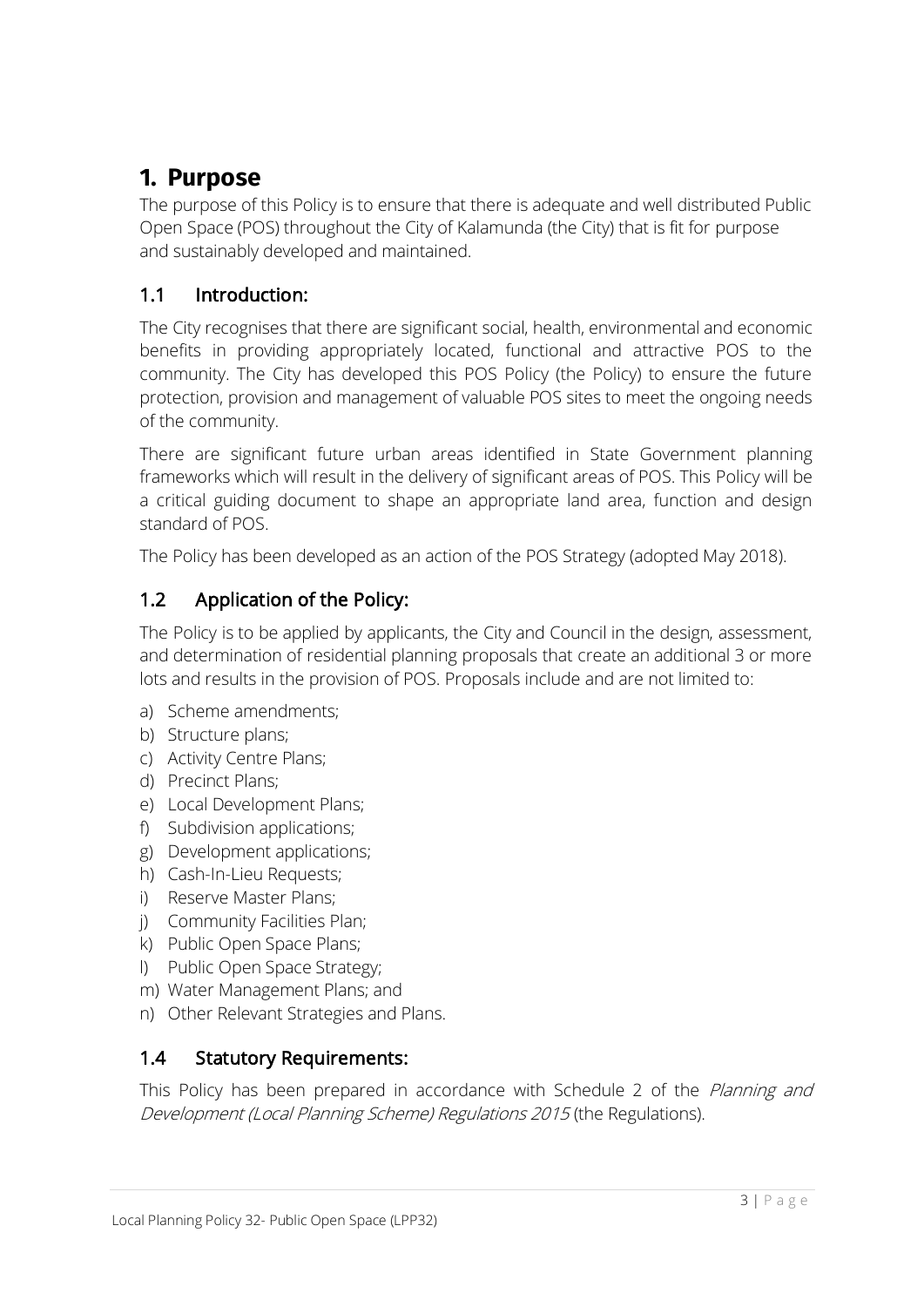## 1.4.1 Relationship to POS Strategy/ Policy/ Local Planning Scheme:

<span id="page-3-0"></span>The Policy augments and is to be read in conjunction with the provisions of the the City's POS Strategy, Local Planning Scheme (Scheme) provisions relating to reserves and Schedule 1 – Supporting Information.

If there is a conflict between this Policy, the POS Strategy and the Scheme, the Scheme shall prevail.

For Regional Parks and Recreation, Foreshore Reserves, Bush Forever or other types of POS for which the statutory responsibility lies with the Western Australian Planning Commission (WAPC) or other State Government body, will be assessed against the requirements herein.

### 1.4.2 Relationship to other State Planning/ Development Control Policies:

<span id="page-3-1"></span>This Policy has due regard to and should be read in conjunction with:

- a) Planning and Development Act 2005 (WAPC, November 2018);
- b) Strata Titles Act (May 1985);
- c) Liveable Neighbourhoods (WAPC, January 2009);
- d) WAPC Position Statement Cash-in-Lieu of Public Open Space (WAPC, 2020);
- e) Development Control Policy 2.3 Public Open Space in Residential Areas (WAPC, May 2002); and
- f) Public Open Space Classification Framework (Department of Sport and Recreation, 2012).

### <span id="page-3-2"></span>1.5 Policy Objectives:

The primary objectives of this Policy are to:

- a) Guide Council, the City and applicants in considering the planning of POS in new and existing urban areas;
- b) To ensure POS areas provide a balance of recreational, environmental conservation and sports space;
- c) To ensure existing and future developments exhibit high levels of amenity;
- d) To ensure POS design demonstrates environmental sustainability;
- e) To incorporate water sensitive urban design principles; and,
- f) To ensure an adequate provision of POS for the community is provided.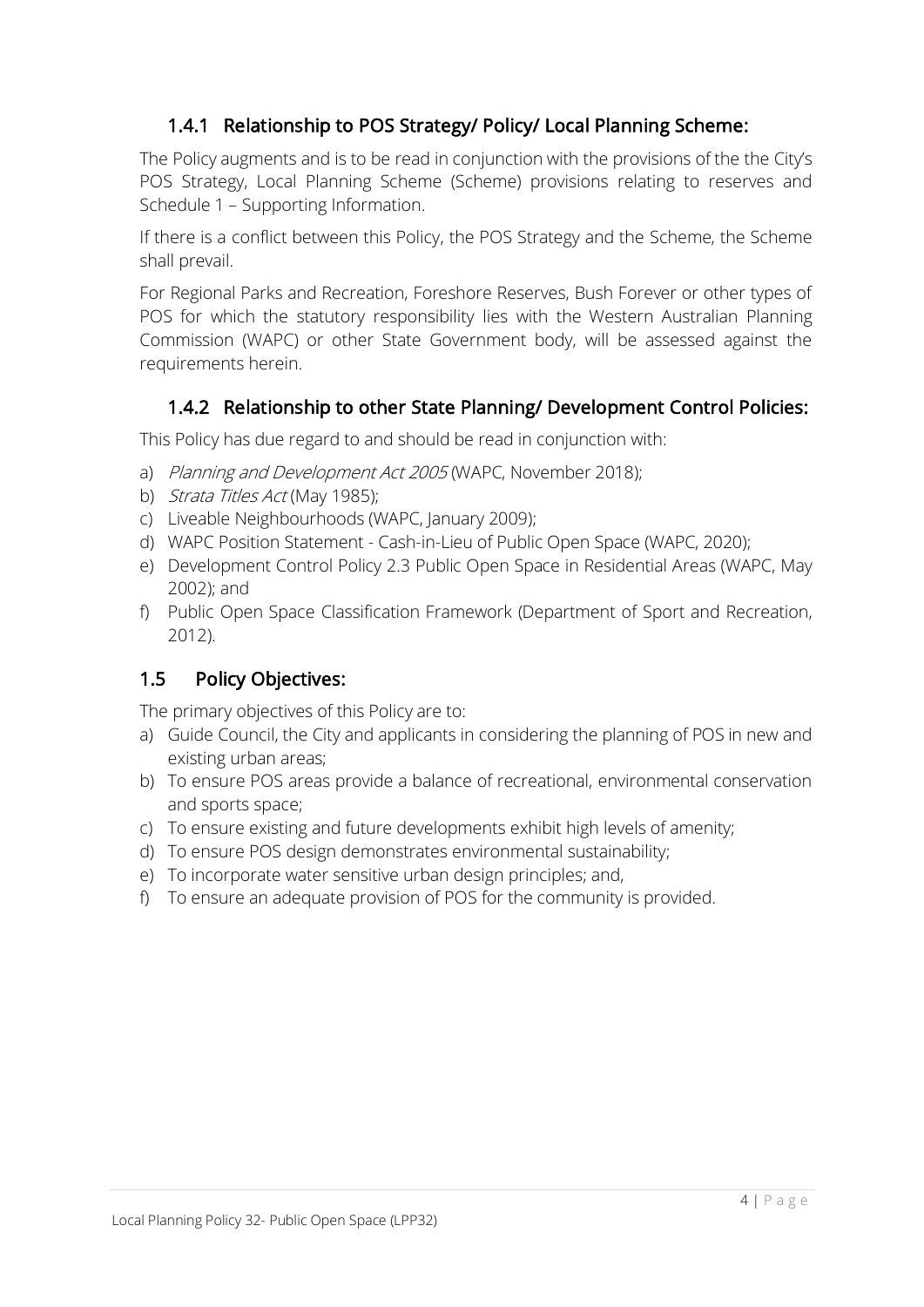## <span id="page-4-0"></span>**2 Policy Statement:**



### <span id="page-4-1"></span>2.1 POS Requirements at Subdivision

- a) This Policy applies only to residential subdivision (Survey-Strata, Built Strata or Freehold).
- b) Subdivision applications subject to a Structure Plan or Local Development Plan (LDP) should include provisions for the ceding of POS and funding through an applicable development contribution plan.
- c) The City will recommend a POS contribution for subdivisions which create an additional 3 lots or more.
- d) A POS contribution is not required for a subdivision proposal within a DCP area that includes POS, subdivisions of an additional one or two lots, boundary realignments where no additional lots are created or the amalgamations of lots.
- e) The amount of POS sought from the subdivision will be a minimum of 10% of the gross subdivisible area.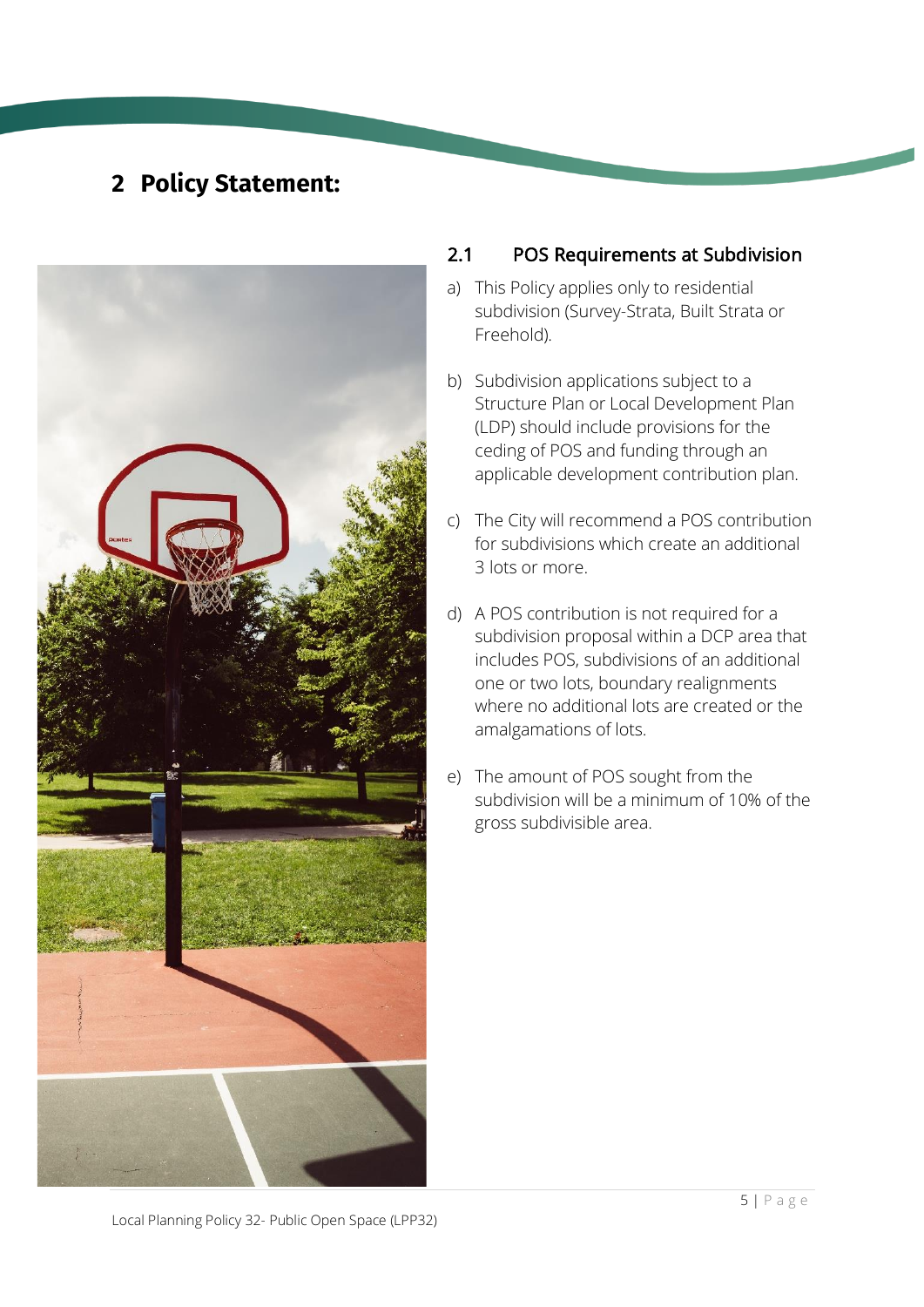## <span id="page-5-0"></span>2.1.1 Cash-in-lieu of Land for POS

a) In general the decision to provide land or cash-in-lieu of POS is guided by Table 1.

Table 1: Summary Guide to POS provision

| 10% POS provision | $<$ 4,000 $m2$ | $4,000 \,\mathrm{m2}$ – 10,000 $\,\mathrm{m^2}$ | $>10.000$ m <sup>2</sup> |
|-------------------|----------------|-------------------------------------------------|--------------------------|
| Recommendation    | Cash-in-lieu   | City discretion                                 | Land<br>ceded/acquired   |

### <span id="page-5-1"></span>2.1.2 Land For POS

- a) Discretion may be exercised on whether to seek a cash-in-lieu and/or land contribution. When 10% of the gross subdivisible area falls between  $\leq 4,000$ m<sup>2</sup> to 10,000m<sup>2</sup> the following factors are to be considered:
	- i. Where access to the site via vehicular traffic and pedestrian traffic is restricted, cash-in-lieu will be requested;
	- ii. Where the site is within 200m of existing POS, cash-in-lieu will be requested;
	- iii. Where the site is within a suburb that has less than 10% POS provision, the decision is based on whether there are greater benefits to the community to provide a new POS reserve or to have funds set aside for the improvement of existing POS in the locality;
	- iv. Where the site abuts land that is either POS, Bush Forever or Parks and Recreation, or is located in an identified Widlife or Ecological corridor, and there is an opportunity to expand upon the reserve or corridor, a land contribution will be requested.
	- v. Where an area of POS is required for urban water management, land will be requested as long as the POS is in accordance with Clause 8 – Urban Water Management.
	- vi. Where there are significant historical or cultural values present a land contribution will be requested where it is considered of benefit to the wider community to retain the values.
	- vii. The City will request a cash in lieu contribution for a subdivision in a structure plan area which identifies areas for public open space, but does not have an overarching development contribution plan for POS.

## <span id="page-5-2"></span>2.1.3 Cash-in-lieu

- a) The City will accept or recommend cash-in-lieu of POS where 10% of the gross subdivisible area will not result in spaces of sufficient size or quality to be of benefit to the community (refer Table 2), or where sufficient POS already exists in the locality.
- b) Cash-in-lieu of POS is based on the market value of the land (as defined under Section 155 of the Planning and Development Act 2005) and kept in Trust for the future provision of POS and related community facilities. The City will request the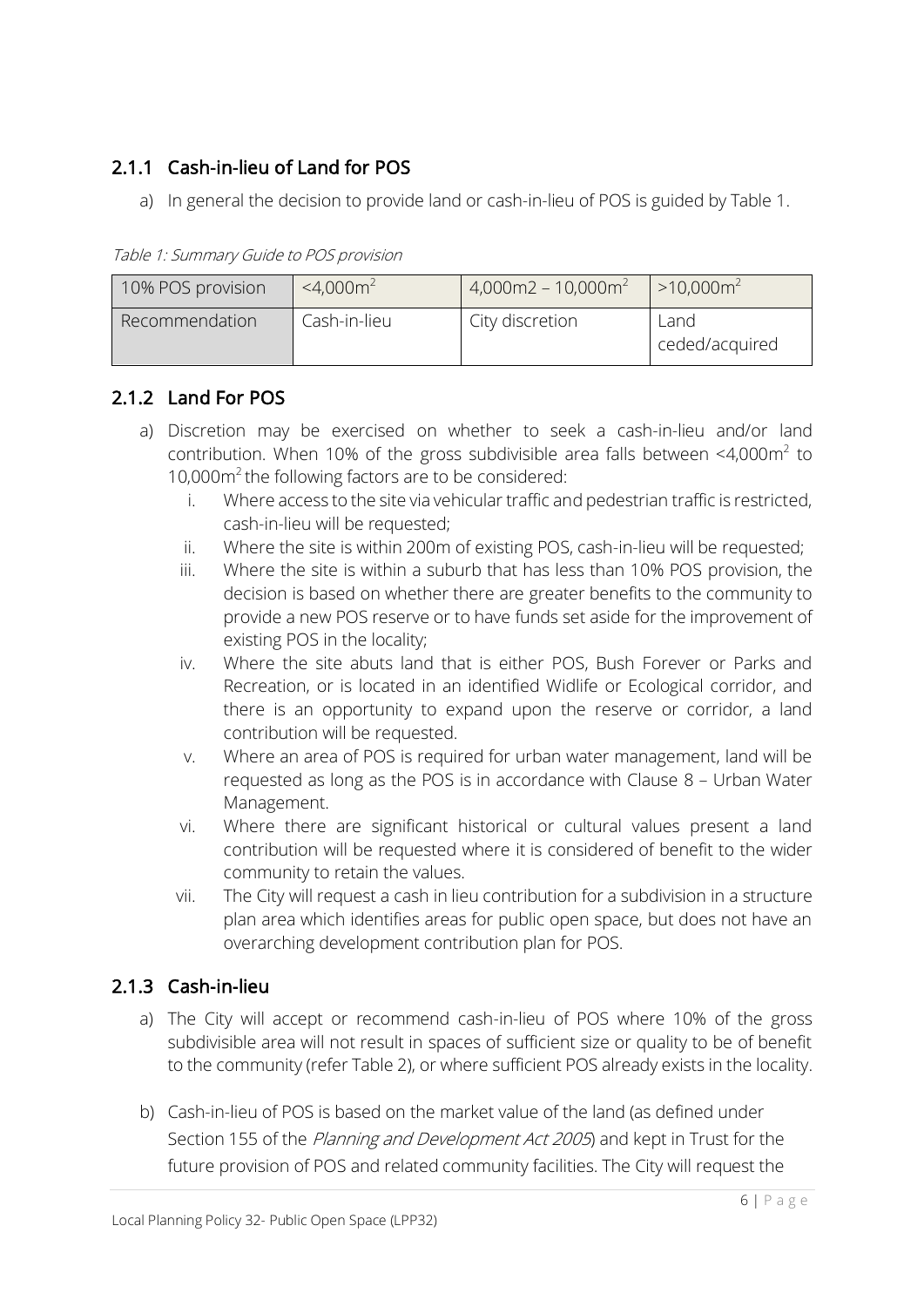value of the land through the Valuer General Office. The landowner may engage an independent land valuer where it does not agree with the value provided by the Valuer General Office.

The provision of Cash-in-Lieu of POS is subject to the agreement of the WAPC under Section 153 of the Planning and Development Act 2005.

c) Expenditure of Cash-In-Lieu is to be in accordance with DC2.3, Liveable Neighbourhoods, Planning Bulletin 21 - Cash-in-lieu of public open space and WAPC Position Statement - Cash-in-Lieu of Public Open Space, and is subject to the approval of the Minister for Planning.

## <span id="page-6-0"></span>2.1.4 Allocation, Distribution and Design of POS

a) A variety of POS should be provided to ensure a balance of sizes, types, functions and locations for each suburb (refer Table 2 and POS Strategy 2018). Preference is for Regional, District or Neighbourhood Open Space over the provision of Local Open Space with one consolidated POS preferred to smaller less-functional reserves. The standard and design of POS should be in accordance with Schedule 1- Supporting Information and Appendix 2- Public Open Space Hierarchy.

| Type of POS                       | Minimum size      |
|-----------------------------------|-------------------|
| Sport                             | District 8ha      |
|                                   | Neighbourhood 4ha |
| <b>Environmental Conservation</b> | 0.4ha - 1ha       |
| Recreation                        | 0.4ha - 1ha       |

Table 2: Percentage allocation for POS

- b) No clearing of vegetation or other works are to occur within an area of public open space or road reserve until the City has granted approval for the subdivisional working drawings and associated landscaping plans.
- c) POS reserved or identified to be reserved as Parks and Recreation under the MRS will not be accepted as part of the overall POS allocation and is considered a deduction to the gross subdivisible area

## <span id="page-6-1"></span>2.1.5 Restricted and Unrestricted POS

a) Restricted POS may constitute a maximum credit of 2% of the gross sub-divisible area as per Liveable Neighbourhoods. Restricted POS in excess of 2% of the gross subdivisible area shall not be credited towards the overall POS calculation and shall be considered as a deduction from the gross subdivisible area (for calculating restricted and unrestricted POS refer to Definitions).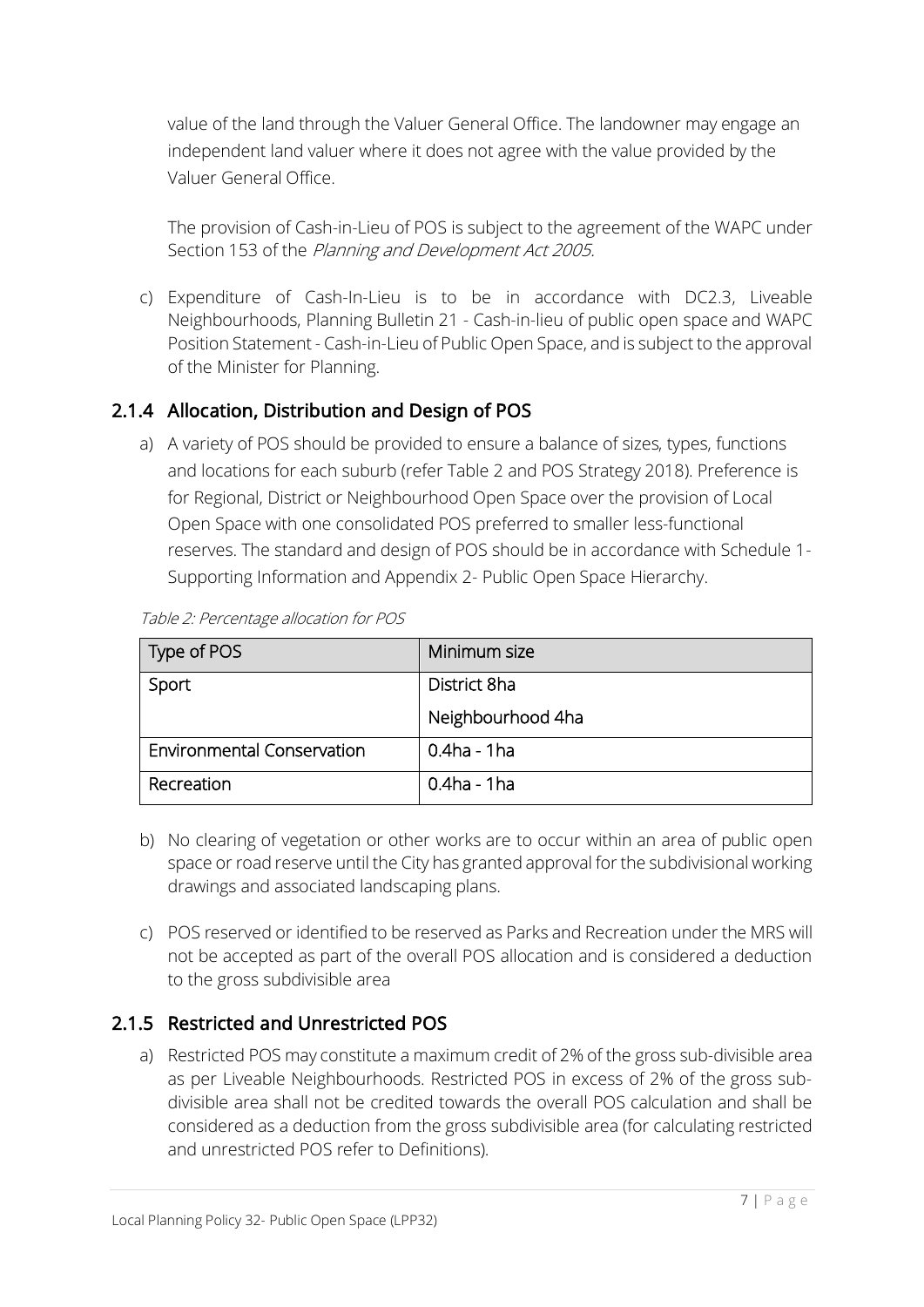## <span id="page-7-0"></span>2.1.6 Sport POS

- a) District level sports POS should be a minimum of 8ha and Neighbourhood level sports space should be a minimum 4ha, unless the City is satisfied that:
	- i. there is already sufficient existing sport POS within the locality (refer to POS Strategy), or;
	- ii. sport POS is identified elsewhere in an endorsed District Structure Plan or Local Structure Plan within the locality, or;
	- iii. the land is constrained by environmental/natural/physical/cultural factors; or
	- iv. the sport POS would have an adverse effect on walkability / connectivity of POS in the locality.

## <span id="page-7-1"></span>2.1.7 Environmental Conservation POS

- a) POS should be located to maximise existing vegetation retention and revegetation across the site. Environmental Conservation POS should be provided for the purpose of conservation or recreation where any of the following significant natural assets exist:
	- i. Threatened and Priority Ecological Communities;
	- ii. Declared Rare and Priority Flora Species;
	- iii. Specially Protected and Priority Fauna Species;
	- iv. Matters of National Environmental Significance (as per the *Environment* Protection and Biodiversity Conservation Act 1999);
	- v. Wetlands (in accordance with Schedule 1);
	- vi. Karstic features e.g. caves and pinnacles;
- vii. Vegetation complexes with less than 30% of their original extent remaining;
- viii. Significant Trees (refer Part 4 Definitions); and
- ix. Identified in the City's Urban Forest Strategy and Local Biodiversity Strategy.
- b) The City may accept the inclusion of Environmental Conservation POS as unrestricted POS provided it is accessible by the public (eg; such as fenced areas with controlled access as per Appendix 2). POS provided for this purpose should be ecologically viable.

Where the amount of Environmental Conservation POS required, due to the environmental significance of the area, far exceeds 10% and prevents a variety of other POS types being provided, the City may recommend the Environmental Conservation POS be reserved as Parks and Recreation under the Metropolitan Region Scheme (MRS).

### <span id="page-7-2"></span>2.1.8 Recreation POS

Recreation POS shall make up the balance of POS allocation once Sport and Environmental Conservation POS allocations have been accounted for.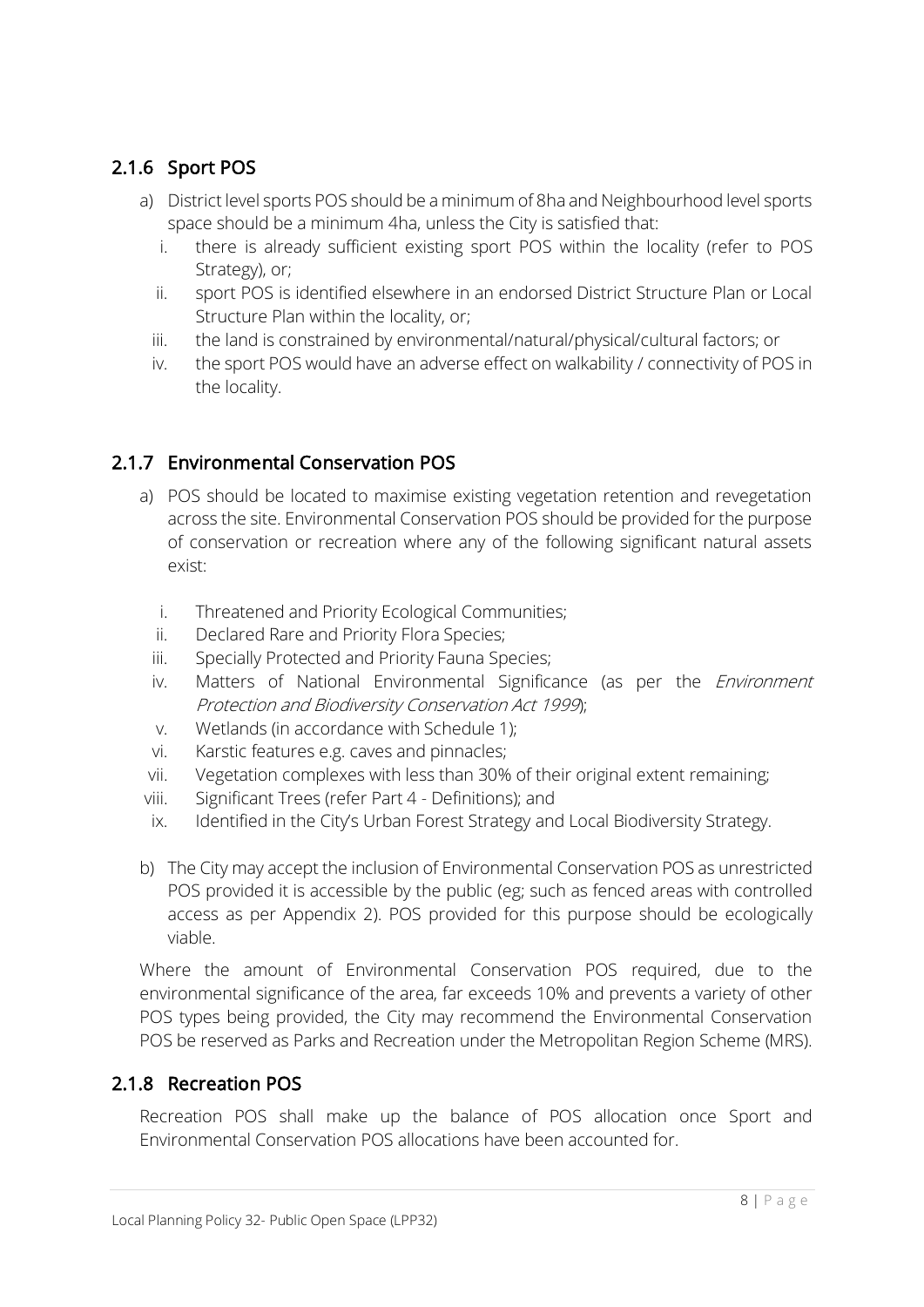### <span id="page-8-0"></span>2.1.9 Community Purpose Sites

- a) Where community facilities are necessary to the function of POS (e.g. a sporting pavilion, the facility can be included as part of the POS allocation.
- b) In general the City does not support the inclusion of community purpose sites as part of the POS, however the inclusion of community purpose sites as part of the POS contribution may be acceptable subject to:
	- ii. The community purpose site being located adjacent to another parcel of POS and supporting the function of the POS (e.g. a community centre with sporting facilities next to an oval or school);
	- iii. A need being identified by a community infrastructure plan or other community needs study;
	- iv. The community purpose site being classified as restricted open space.

#### <span id="page-8-1"></span>2.1.10 Urban Water Management

- a) The inclusion of drainage areas within the POS can be supported if designed in accordance with the design principles of Element 5 of Liveable Neighbourhoods, a Local Water Management Strategy, Urban Water Management Plan, stormwater management plan and Stormwater Management Manual for Western Australia and;
	- ii. Stormwater flows are managed to prevent adverse impact on the built and natural environment within the POS;
	- iii. The drainage management area is landscaped and integrated into overall POS design; and
	- iv. The risk to public health and safety is managed to an acceptable level.
- b) Turf should be minimised in areas not reserved for sport space. The City may consider approval for limited areas of irrigated turf in POS where not associated with sports space, subject to the following:
	- i. Has a valid licence to take water issued by the Department of Water and confirmed that sufficient water is available from the groundwater resource, unless an alternative water source is proposed, and;
	- ii. Serves a functional purpose. Priority will be given to sports playing fields, followed by recreational areas. i.e. kick-about or picnic areas, followed by lower priority POS functions, and;
	- iii. Has a maximum gradient of 1:6 and is of an approved species by the City.
- c) The City may approve trials of unirrigated turf in POS there the developer enters into an agreement with the City for the developer to replace the turf at their own cost and maintain for a 2-year period, should the trial fail prior to hand over to the City after the 2 year maintenance period.

#### <span id="page-8-2"></span>2.1.11 Unacceptable Drainage Outcomes

a) The City will not support the following drainage outcomes in POS: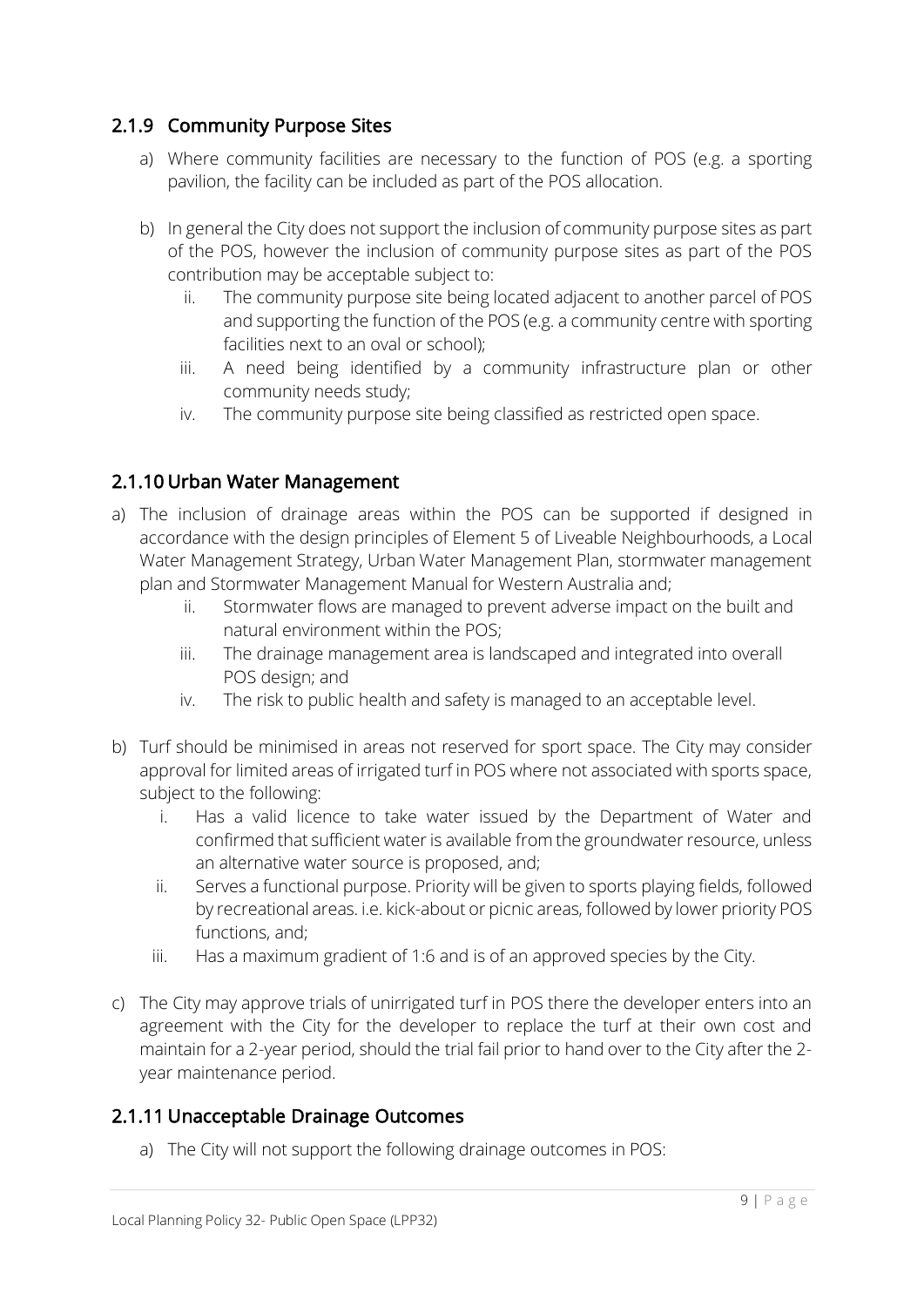- i. Stormwater drainage management infrastructure within Environmental Conservation or Sport POS;
- ii. Constructed waterbodies (e.g. ornamental lakes) unless approved by the City as part of best practice water management; or
- iii. Stormwater runoff from small rainfall events being directed into wetland buffers.

### <span id="page-9-0"></span>2.1.12 Location and Design of POS

- b) Individual POS sites should be designed to form part of an interconnected network of spaces for the purposes of encouraging pedestrian movement, ecological connectivity and improving public amenity.
- c) POS should be located to maximise accessibility in accordance with the City's Disability Access and Improvement Plan and surveillance in accordance with Designing Out Crime Guidelines (WAPC, 2006).

### <span id="page-9-1"></span>2.1.13 Co-location of POS with School Sites

Co-location of POS with school sites is supported and encouraged in the interest of optimising joint use and management, rationalising water use and creating community hubs. Co-location should be investigated (but not assumed) at each site and is subject to the criteria outlined in Schedule 1 – Supporting information.

#### <span id="page-9-2"></span>2.1.14 Development of POS

- a) No clearing of vegetation or other works are to occur within an area of public open space or road reserve until the City has granted approval for the subdivisional working drawings and associated landscaping plans.
- b) Where a subdivision application proposes the creation of POS, the City should respond to the WAPC, requesting that a condition be imposed requiring the applicant to provide the public open space to the Standard Requirements detailed in Schedule2 of this Policy. Any works associated with those defined in Schedule 2 should be considered to be subdivisional works and therefore exempt from requiring a separate planning approval under the scheme, unless the works:
	- i. in the opinion of the City has the potential to significantly impact on the amenity of nearby residents and require public advertising; or
	- ii. requires detailed assessment, consideration and the implementation of management conditions of a statutory nature.

The City may require landscaping works to be either completed or bonded prior to clearance of the relevant conditions.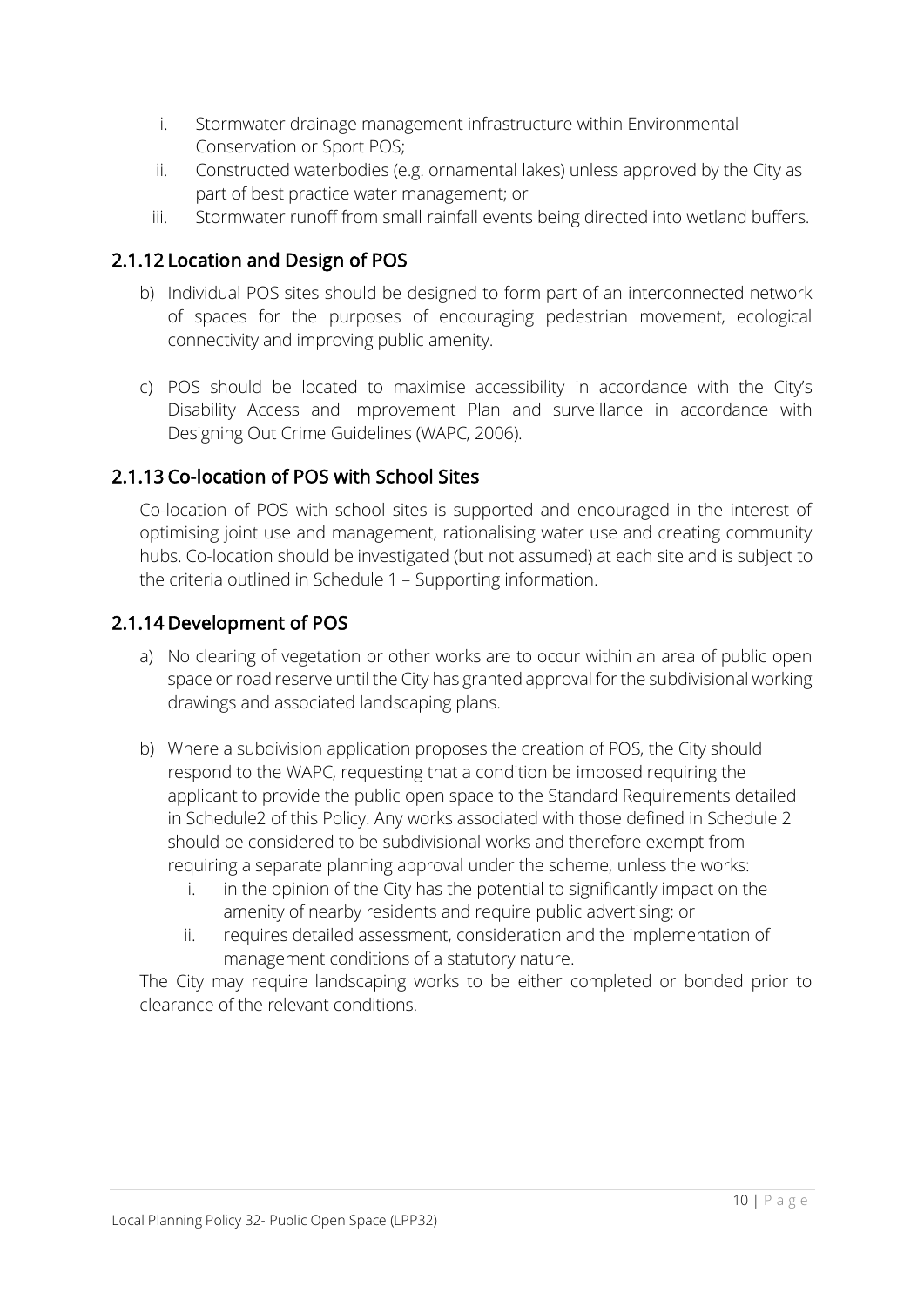### <span id="page-10-0"></span>2.1.15 Development, Maintenance and Handover of POS

- a) The City will accept handover of POS after two years from practical completion, subject to the following:
	- i. the maturity of vegetation, density of planting, species selection and standard of infrastructure are consistent with that specified in the landscaping plan approved by the City;
	- ii. the developer maintaining the POS to the same standard as it would otherwise be maintained by the City, including the tapering-off of vegetation from irrigation for at least 12 consecutive months prior to handover to ensure long-term survival;
	- iii. The developer providing the City with annual metered bore water usage data for any irrigated POS during the term of their maintenance period, to demonstrate compliance with the water licence allocation for that area;
	- iv. The City will accept handover of POS during April to October but not summer months of November to March (inclusive). Where necessary, the developer maintenance term should be extended to avoid handover dates during summer.
	- v. The developer providing the City with as-constructed drawings and asset management data for the POS and any facilities/infrastructure contained therein;
	- vi. The developer entering into an agreement with the City for access to the site for maintenance purposes where there are outstanding conditions imposed under the Environmental Protection and Biodiversity Conservation Act 1999 that require ongoing maintenance of any component of the POS, the;
- vii. the developer engaging an independent playground auditor to undertake a risk assessment audit, and undertaking any remedial work required as a consequence where the playground does not fall within the Australian Standards.
- b) Should the conditions of subdivision, development approval, bond or legal agreement not be met, the maintenance period may be extended until such time as the conditions have been met to the satisfaction of the City.

### <span id="page-10-1"></span>2.1.16 Consultation

Applicants are to consult with the City regarding the planning and development of POS at all stages of the planning process to ensure that it aligns with the City's relevant strategic plans and meets the needs of the community in the long term .

Applicants should show evidence of consultation with the community in developing landscape plans for the development of POS.. Designs should also incorporate any relevant emerging trends in POS design and provision.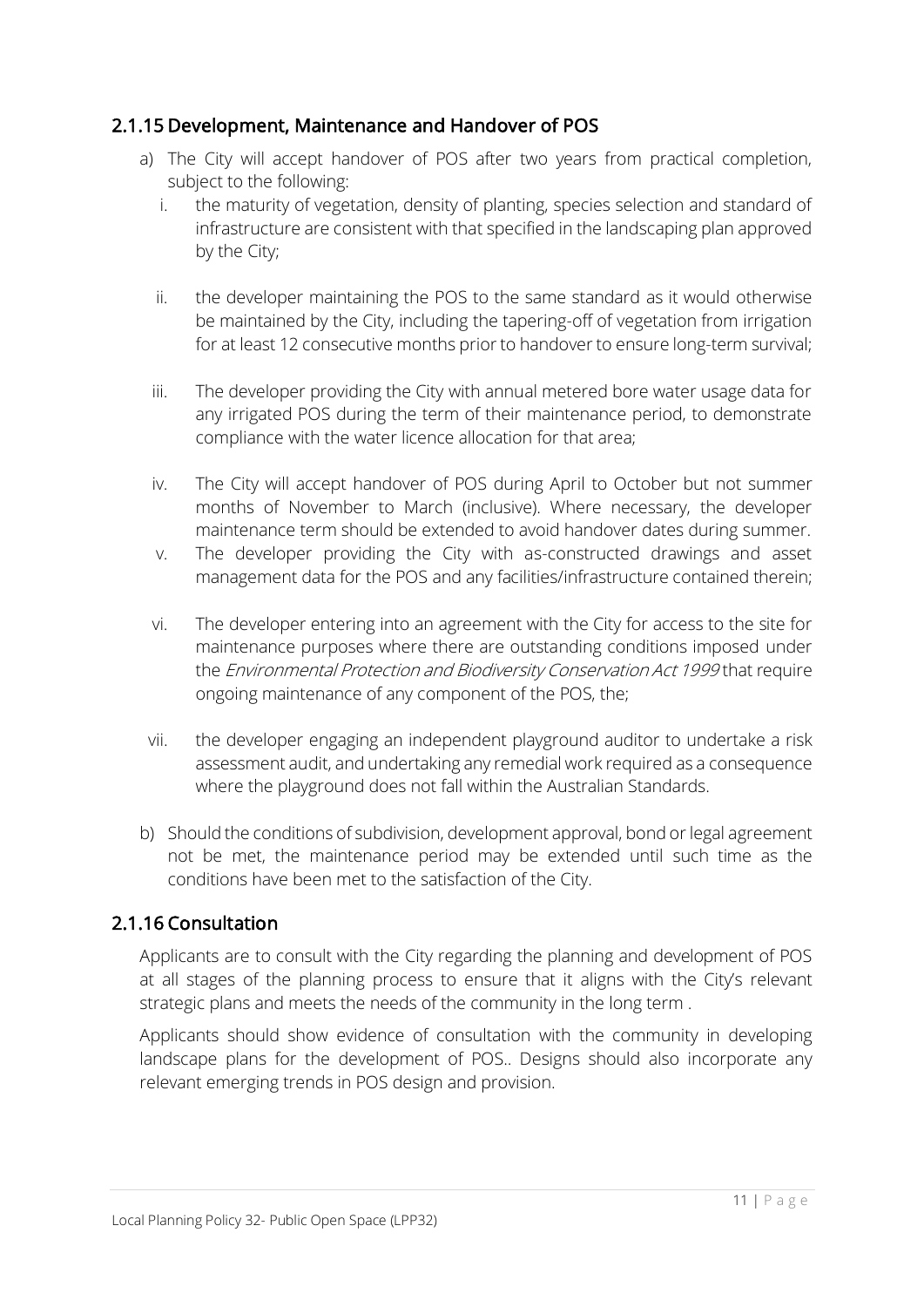# <span id="page-11-0"></span>**3. Definitions**

Community Purpose Site – A site or building designed for a public purpose to the benefit of the community eg; a community hall, library, sports club, arts centre, cultural centre, Mens Shed etc.

Developable Area means all of the land within a subdivision, or a structure plan if the subdivision falls within one.

Environmental Conservation open space means land for which the primary function is the retention and ongoing management of native flora and fauna.

Gross Sub-divisible Area means the land available for subdivision excluding areas for nonresidential uses determined by the WAPC such as schools, shopping centres, infrastructure, dedicated drainage sites (small rainfall event drainage management areas), community facilities or land set aside for arterial roads.

Major rainfall event means events greater than the minor rainfall event and up to and including the 1% annual exceedance probability (100 year critical ARI event).

Minor rainfall event means events greater than the small rainfall event and up to and including the 20% annual exceedance probability event (5 year critical ARI event) for residential areas and the 10% annual exceedance probability event (10 year critical ARI event) for commercial and industrial areas as well as arterial roads.

Nature Play means a space containing natural materials that encourages child-led play, moderated risk taking, decision making, creativity and collaborative play while providing opportunities to connect to nature in a way that is relevant to the site.

Overprovision means the provision of assets within a local structure plan or subdivision area that is in excess of the standard requirement under Schedule 2.

Public Open Space (POS) means land used or intended for use for recreational purposes by the public and includes parks, public gardens, playgrounds and sports fields but does not include regional open space and foreshore reserves (Liveable Neighbourhoods 2007).

Recreation open space means land for which the primary function is unstructured recreational pursuits (picnics, children's play, dog walking) or low intensity active recreation (jogging, walking, casual kick-about).

Restricted public open space means those spaces that are constrained in a way that restricts the use of the space for recreational purposes by the general public (e.g. wetlands, certain drainage swales, power easements, cultural heritage sites, significant topographical features).

Significant Tree as defined in the R-Codes unless otherwise defined in an adopted Local Planning Policy. Does not include species on an applicable weed register.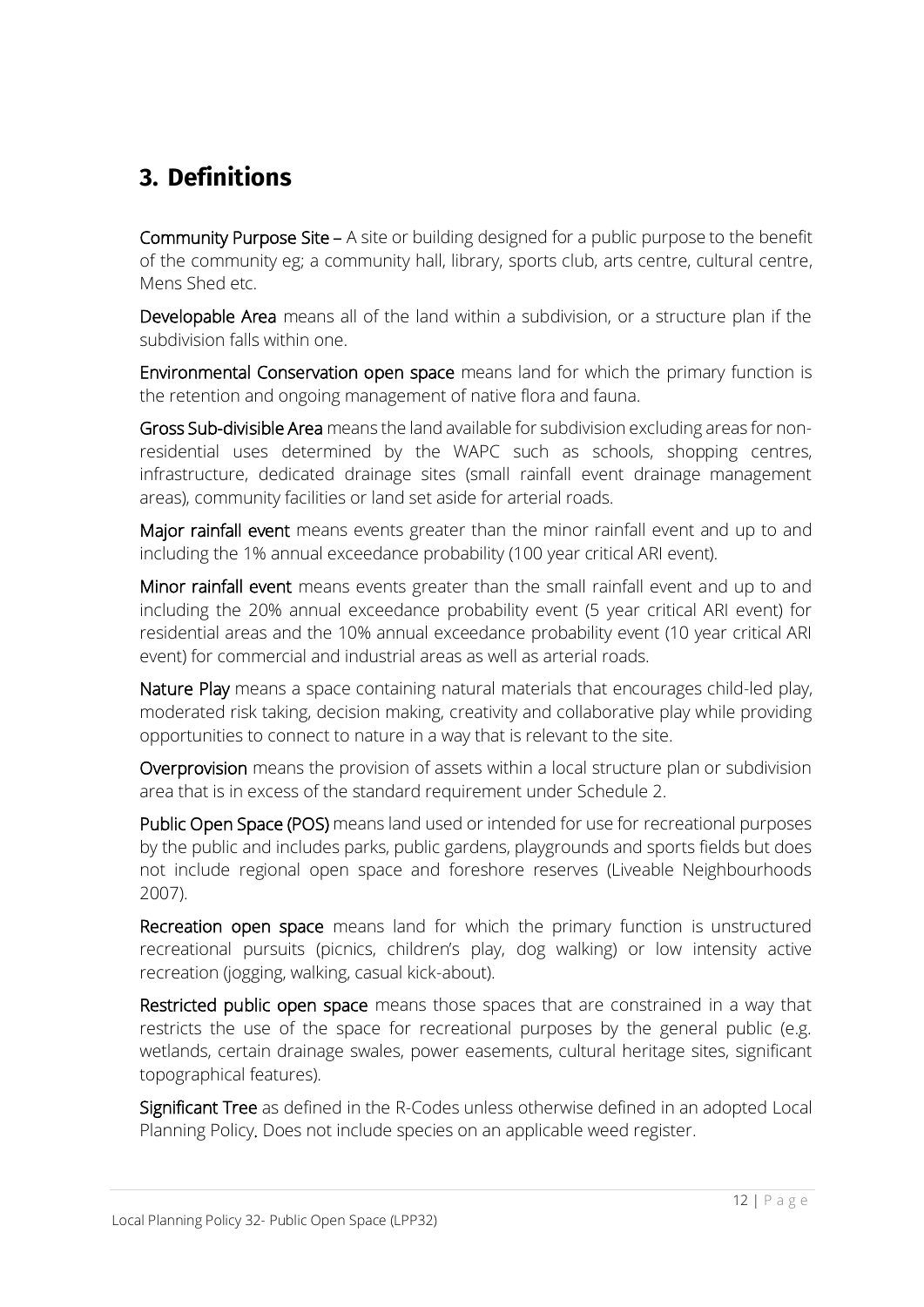Small rainfall event means events up to and including the 1 exceedance per year event which require runoff management for up to 15mm rainfall depth from constructed impervious areas, other than roofs which require management for up to 10mm rainfall depth in the City of Kalamunda.

Sport space means land for which the primary function is organised, high intensity sporting use.

Unrestricted public open space means those spaces that are free from constraints or encumbrances (e.g. wetlands, easements, cultural heritage sites, significant topographical features) and are available at all times for recreational purposes by the general public.

| Legislation      | Local Government Act 1995<br>Planning and Development Act 2005<br>Planning and Development (Local Planning Schemes) Regulations 2015 |
|------------------|--------------------------------------------------------------------------------------------------------------------------------------|
| Adopted          | 24 August 2021 [OCM 255/2021]                                                                                                        |
| Reviewed         |                                                                                                                                      |
| Next Review Date | 24 August 2023                                                                                                                       |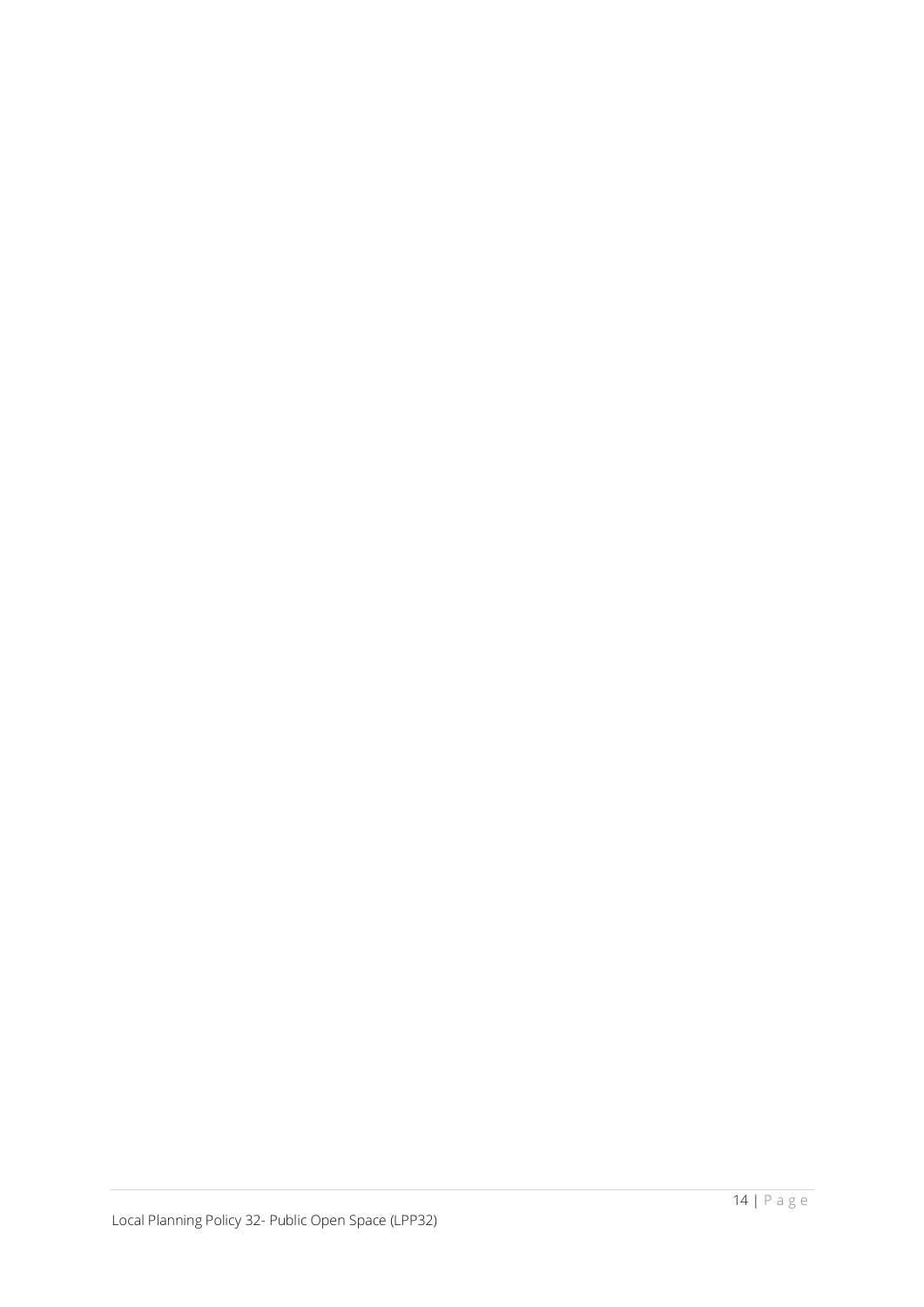# <span id="page-14-0"></span>**Appendix 1 – POS Categories**

| POS Proposal                                                                             | POS Category | Credit | <b>Conditions/ Comments</b>                                                                                                                                                                                                                                                                                                                                                                                                                                                                                                                                                                                                                                                                                                                                                           |
|------------------------------------------------------------------------------------------|--------------|--------|---------------------------------------------------------------------------------------------------------------------------------------------------------------------------------------------------------------------------------------------------------------------------------------------------------------------------------------------------------------------------------------------------------------------------------------------------------------------------------------------------------------------------------------------------------------------------------------------------------------------------------------------------------------------------------------------------------------------------------------------------------------------------------------|
| Regional<br>Open<br>Space<br>(Open Space Zoned Parks<br>and Recreation under the<br>MRS) | Restricted   | 0%     | contribute<br>the<br>POS<br><b>Does</b><br>not<br>to<br>$\bullet$<br>allocation. Considered to be a deduction<br>from the gross subdivisible area<br>Sports Space reserved as Parks and<br>Recreation may reduce the area required<br>of the gross sub-divisible area to be Sport<br>POS where the City is satisfied there is<br>sufficient sport POS in the locality to meet<br>current and future demand.<br><b>Environmental Conservation Space</b><br>reserved Parks and Recreation may<br>reduce the area required of the gross<br>sub-divisible area to be Environmental<br>Conservation POS where the City is<br>satisfied there is sufficient Environmental<br>Conservation POS in the locality to<br>protect the environmental assets in the<br>locality and broader region. |
| Sport / Recreation POS                                                                   |              |        |                                                                                                                                                                                                                                                                                                                                                                                                                                                                                                                                                                                                                                                                                                                                                                                       |
| Sport POS                                                                                | Unrestricted | 100%   | Refer to Clause 2.3.2 and 2.5.4<br>$\bullet$<br>For sports space classified as regional<br>open space (reserved as Parks and<br>Recreation under the MRS) refer to<br>Regional Open Space above.                                                                                                                                                                                                                                                                                                                                                                                                                                                                                                                                                                                      |
| Unconstrained<br>Local<br>$\sqrt{ }$<br><b>Recreation POS</b>                            | Unrestricted | 100%   | Does not include Regional Open Space<br>$\bullet$<br>Space reserved<br>Parks<br>(Open<br>and<br>Recreation under the MRS)                                                                                                                                                                                                                                                                                                                                                                                                                                                                                                                                                                                                                                                             |
| <b>Environmental Conservation POS</b>                                                    |              |        |                                                                                                                                                                                                                                                                                                                                                                                                                                                                                                                                                                                                                                                                                                                                                                                       |
| Natural Assets                                                                           | Unrestricted | 100%   | Refer to Clause 2.3.3<br>$\bullet$<br>Does not include Regional Open Space<br>(Open Space reserved Parks<br>and<br>Recreation under the MRS)                                                                                                                                                                                                                                                                                                                                                                                                                                                                                                                                                                                                                                          |
| Inaccessible<br>Natural<br>Assets                                                        | N/A          | 0%     | Refer to Schedule 2 - Conservation -<br>Unacceptable criteria                                                                                                                                                                                                                                                                                                                                                                                                                                                                                                                                                                                                                                                                                                                         |
| <b>Wetlands and Buffers</b>                                                              |              |        |                                                                                                                                                                                                                                                                                                                                                                                                                                                                                                                                                                                                                                                                                                                                                                                       |
| Conservation<br>category<br>wetlands (Refer LPP 4.1:                                     | N/A          | 0%     | Not accepted as POS. Considered to be a<br>$\bullet$<br>deduction from the gross subdivisible<br>area.                                                                                                                                                                                                                                                                                                                                                                                                                                                                                                                                                                                                                                                                                |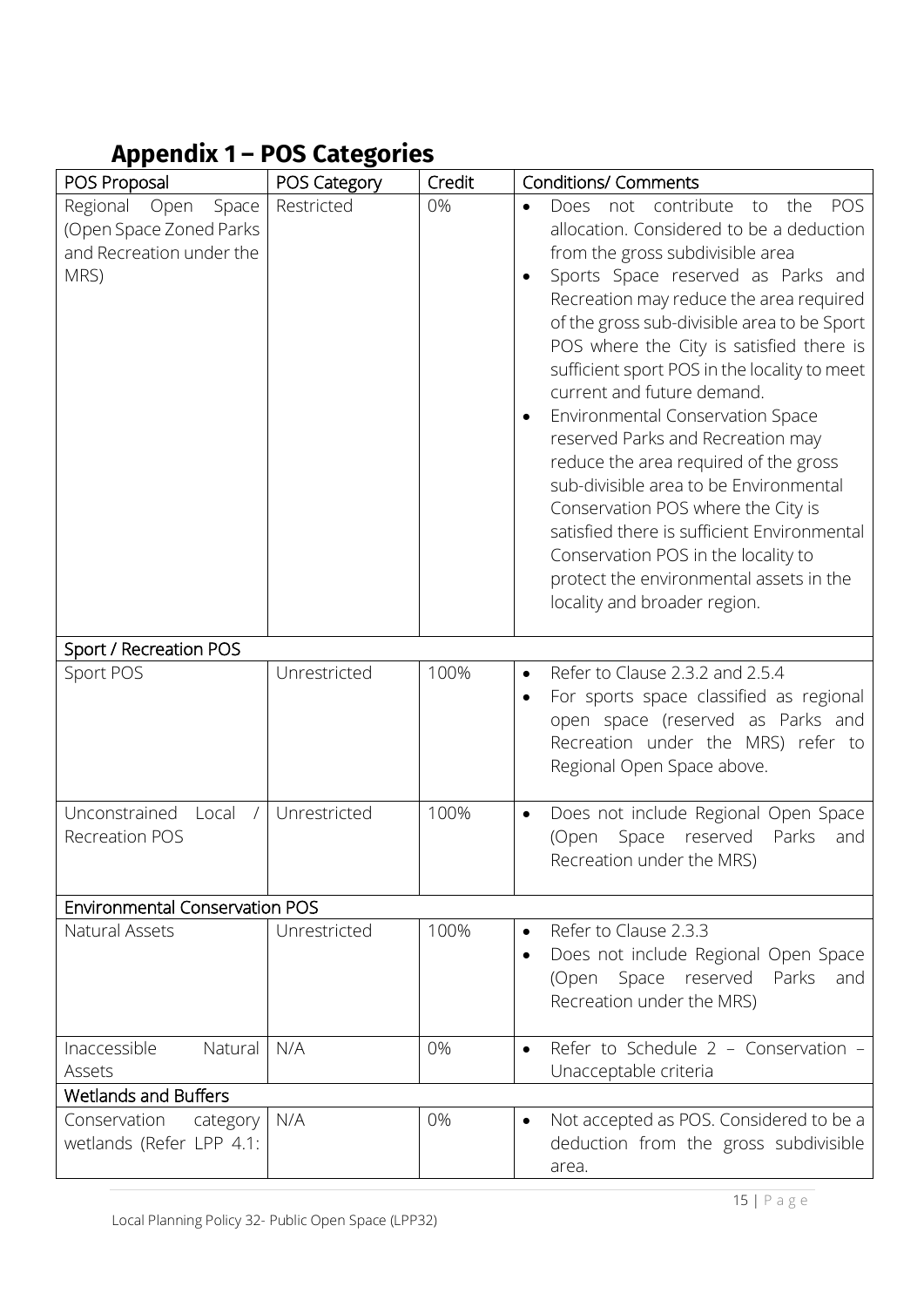| Wetlands<br>for wetland<br>definitions)                                                                                                               |              |                                               |                                                                                                                                                                                                                                                                |
|-------------------------------------------------------------------------------------------------------------------------------------------------------|--------------|-----------------------------------------------|----------------------------------------------------------------------------------------------------------------------------------------------------------------------------------------------------------------------------------------------------------------|
| Resource Enhancement<br>category wetlands                                                                                                             | N/A          | 0%                                            | Not accepted as POS. Considered to be a<br>$\bullet$<br>deduction from the gross subdivisible<br>area.                                                                                                                                                         |
| Multiple-use wetlands                                                                                                                                 | Restricted   | 100% (up<br>to 20% of<br>POS<br>allocation)   | form<br>part of a<br>Must<br>stormwater<br>$\bullet$<br>management strategy.                                                                                                                                                                                   |
| Natural wetland buffers                                                                                                                               | Restricted   | 100% (up<br>to 20% of<br>POS<br>allocation)   | Management plans must be developed to<br>$\bullet$<br>demonstrate management of the<br>wetland and buffer for conservation<br>purposes.                                                                                                                        |
| Compatible-use wetland<br>buffers (i.e. buffers where<br>vegetation is degraded or<br>completely<br>degraded,<br>permitting<br>low<br>impact<br>uses) | Restricted   | 100% (up<br>to 20% of<br>POS<br>allocation)   | Must demonstrate the protection of the<br>$\bullet$<br>ecological values of the wetland and<br>wetland buffer;<br>Development of a concept plan to<br>$\bullet$<br>demonstrate appropriate recreational<br>use of the area; and<br>City of Kalamunda approval. |
| Urban Water Management                                                                                                                                |              |                                               |                                                                                                                                                                                                                                                                |
| Stormwater management<br>systems to manage small<br>runoff<br>piped<br>event<br>directly from lots and<br>road reserves                               | N/A          | 0%                                            | Not accepted as POS. Considered to be a<br>$\bullet$<br>deduction from the gross subdivisible<br>area.                                                                                                                                                         |
| rainfall<br>Minor<br>event<br>drainage<br>management<br>area                                                                                          | Unrestricted | 100% (up  <br>20%<br>to<br>POS<br>allocation) | Unrestricted<br>$\bullet$<br>Refer to Clause 2.4<br>$\bullet$                                                                                                                                                                                                  |
| rainfall<br>Major<br>event<br>drainage<br>management<br>area                                                                                          | Unrestricted | 100%                                          | Unrestricted<br>$\bullet$<br>Refer to Clause 2.4                                                                                                                                                                                                               |
| Constructed permanent<br>performing<br>water<br>a<br>drainage function                                                                                | N/A          | 0%                                            | Not accepted as POS<br>$\bullet$<br>Refer to Clause 2.4<br>$\bullet$                                                                                                                                                                                           |
| Artificial lined water body                                                                                                                           | N/A          | 0%                                            | Not accepted as POS<br>$\bullet$<br>Refer Clause 2.4.2<br>$\bullet$                                                                                                                                                                                            |
| Other                                                                                                                                                 |              |                                               |                                                                                                                                                                                                                                                                |
| Entry Statements (where                                                                                                                               | N/A          | 0%                                            | Not accepted as POS.<br>$\bullet$                                                                                                                                                                                                                              |
| not a component of a<br>larger usable area)                                                                                                           |              |                                               | Entry statements are not considered to<br>$\bullet$<br>be usable space by the community.                                                                                                                                                                       |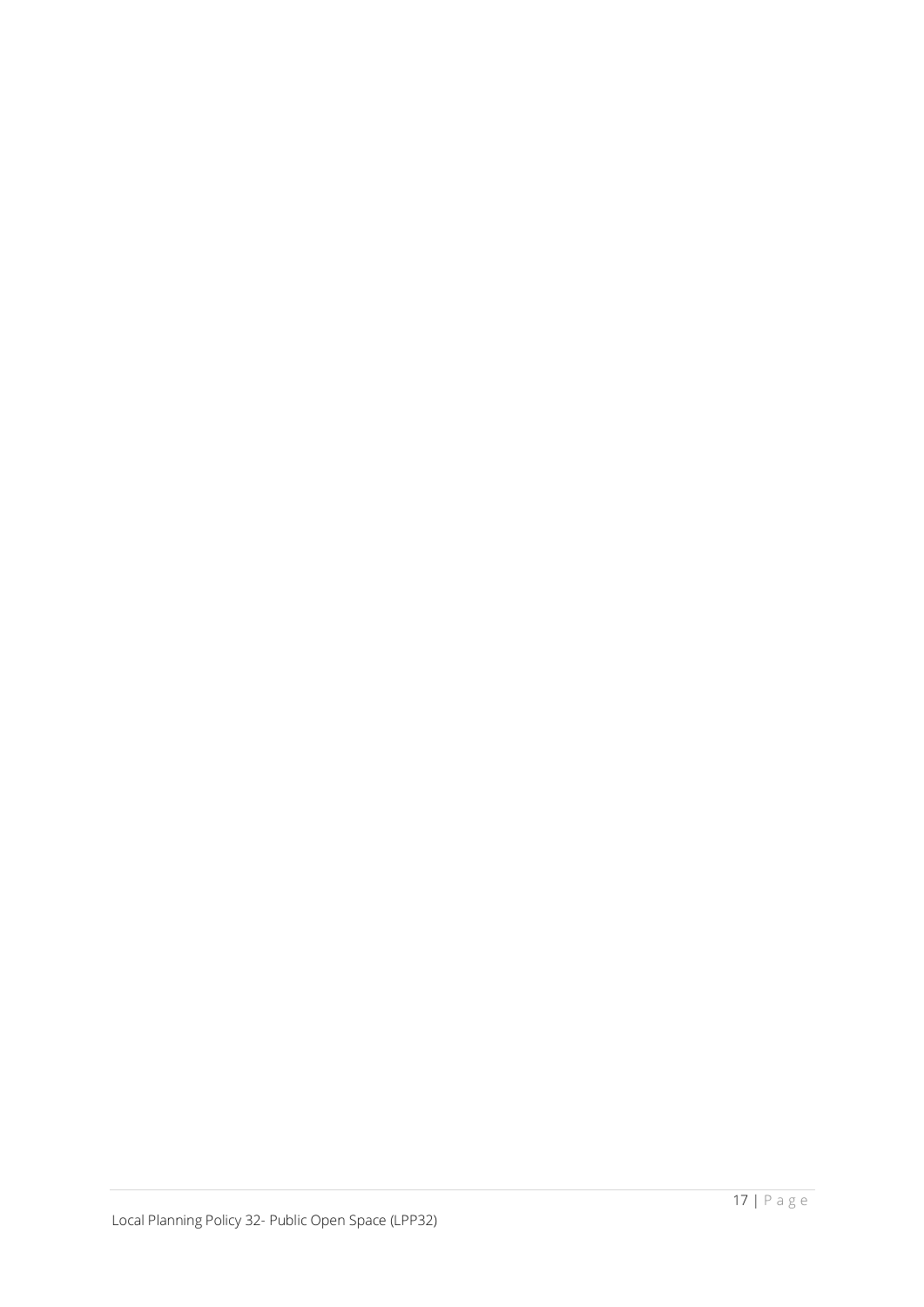![](_page_17_Picture_0.jpeg)

# **Appendix 2 – Public Open Space Hierarchy**

<span id="page-17-0"></span>

| Type                        | Description<br>and  <br>Purpose                                                                                                                                                                                                                                                                                                                  | Size                          | Walkable<br>Distance /                                              | Other Criteria*                                                                                                                                                                                                                                                                                                                         | Unacceptable<br>Criteria*                                                                                                                                                                                                                                                                                                                                                                   | <b>Basic</b><br>Standard<br>Requirement                                                                                                                                                                       | Optional Requirement                                                                                                                                                                                                                                                                                                                                                                                             |
|-----------------------------|--------------------------------------------------------------------------------------------------------------------------------------------------------------------------------------------------------------------------------------------------------------------------------------------------------------------------------------------------|-------------------------------|---------------------------------------------------------------------|-----------------------------------------------------------------------------------------------------------------------------------------------------------------------------------------------------------------------------------------------------------------------------------------------------------------------------------------|---------------------------------------------------------------------------------------------------------------------------------------------------------------------------------------------------------------------------------------------------------------------------------------------------------------------------------------------------------------------------------------------|---------------------------------------------------------------------------------------------------------------------------------------------------------------------------------------------------------------|------------------------------------------------------------------------------------------------------------------------------------------------------------------------------------------------------------------------------------------------------------------------------------------------------------------------------------------------------------------------------------------------------------------|
| Local Open<br>Space (LOS)   | LOS is usually<br>small parklands<br>that service the<br>recreation needs<br>of the immediate<br>residential<br>population. LOS<br>is primarily used<br>for recreation<br>and may include<br>small areas of<br>Environmental<br>Conservation<br>space. LOS is<br>unlikely to be<br>used for any<br>formal or<br>informal sport.<br>NOS serves as | 0.4ha to<br>1ha<br>1ha to 3ha | Catchment<br>Within 400<br>metres or 5<br>minute walk<br>Within 800 | Located on<br>$\bullet$<br>pedestrian<br>network to<br>maximise access.<br>Located<br>$\bullet$<br>throughout<br>neighbourhoods.<br>Located adjacent<br>to residences to<br>maximise passive<br>surveillance.<br>May play a<br>$\bullet$<br>connectivity role<br>as part of a linear<br>POS network.<br>Located central to<br>$\bullet$ | Parks less than<br>$\bullet$<br>0.4ha unless<br>the proposed<br>park forms part<br>of a network of<br>interconnected<br>POS or<br>network of<br>significant<br>environmental<br>values and<br>serves a high<br>level of<br>usability,<br>quality and<br>functionality.<br>POS parcels<br>$\bullet$<br>where the<br>principal<br>purpose is an<br>Entry<br>Statement to a<br>housing estate. | Shade (natural)<br>$\bullet$<br>Tree/bush<br>$\bullet$<br>retention<br>maximised<br>Bollards are<br>$\bullet$<br>required.<br>Earthworks and<br>$\bullet$<br>retaining as<br>required<br>Signage<br>$\bullet$ | Benches/seating<br>$\bullet$<br>Small Scale play<br>$\bullet$<br>ground<br><b>Basic Paths</b><br>$\bullet$<br>Minor hydrozoned<br>areas irrigation w/<br>bore licence<br>Minor landscaping<br>areas (with native<br>revegetation,<br>waterwise planting<br>and tree planting)<br>Bin(s)<br>$\bullet$<br>Shade (built)<br>$\bullet$<br>Access required<br>$\bullet$<br>for maintenance<br>and service<br>vehicles |
| Neighbourhood<br>Open Space | the recreational<br>and social focus                                                                                                                                                                                                                                                                                                             |                               | metres or                                                           | the catchment to                                                                                                                                                                                                                                                                                                                        |                                                                                                                                                                                                                                                                                                                                                                                             | Benches/Seating<br>$\bullet$<br>Small Scale Play<br>$\bullet$<br>Ground                                                                                                                                       | Security Lighting<br>$\bullet$                                                                                                                                                                                                                                                                                                                                                                                   |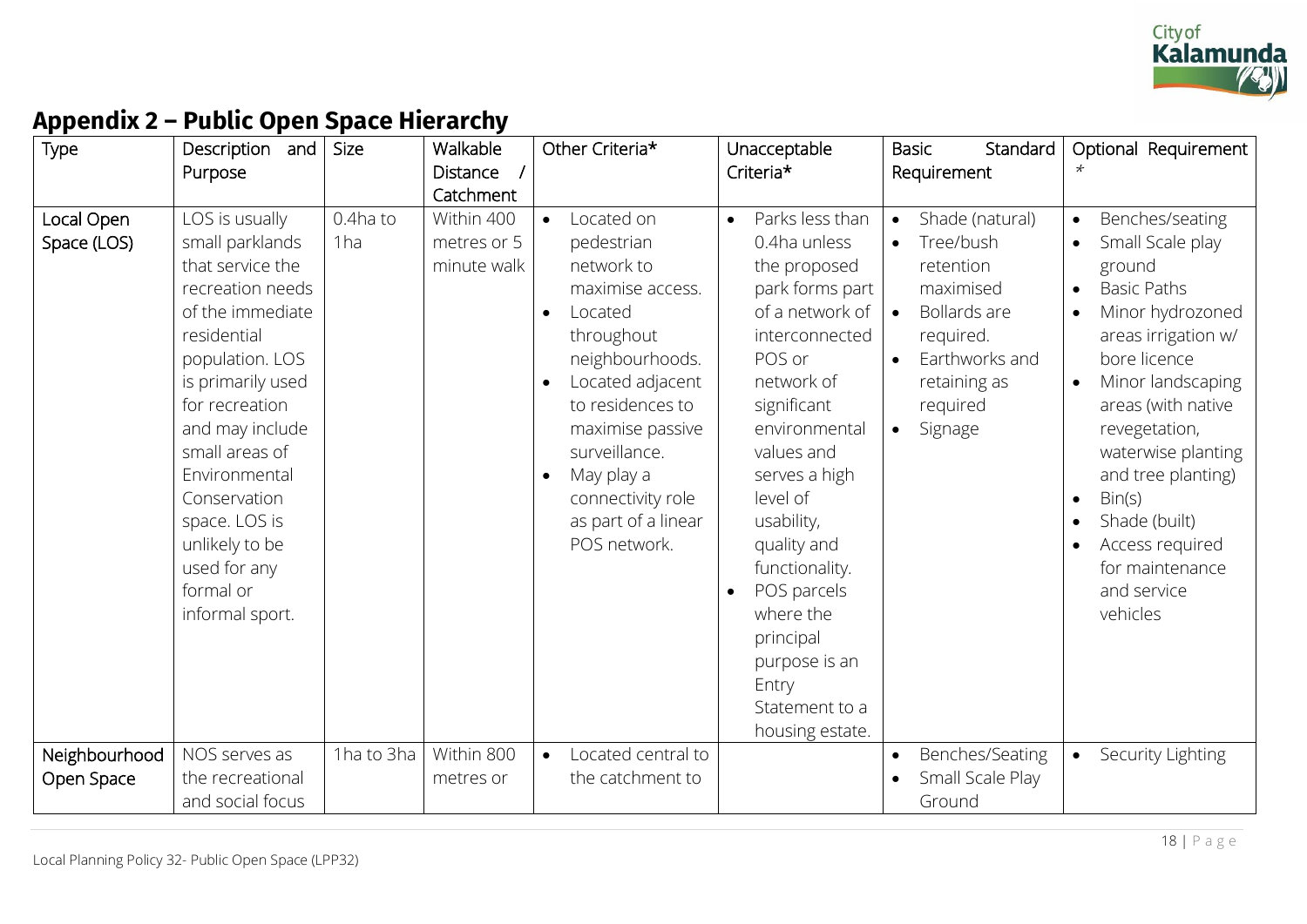![](_page_18_Picture_0.jpeg)

| Type          | Description<br>and | Size        | Walkable      | Other Criteria*                 | Unacceptable              | <b>Basic</b>                    | Standard | Optional Requirement                  |
|---------------|--------------------|-------------|---------------|---------------------------------|---------------------------|---------------------------------|----------|---------------------------------------|
|               | Purpose            |             | Distance      |                                 | Criteria*                 | Requirement                     |          |                                       |
|               |                    |             | Catchment     |                                 |                           |                                 |          |                                       |
| (NOS) B       | of a community.    |             | 10 minute     | maximise                        |                           | Shade (natural)<br>$\bullet$    |          | Minor hydrozoned                      |
| Category      | Residents are      |             | walk          | accessibility.                  |                           | Drinking fountain<br>$\bullet$  |          | areas irrigation w/                   |
|               | attracted by the   |             |               | Located adjacent<br>$\bullet$   |                           | Bin(s)<br>$\bullet$             |          | bore licence                          |
|               | variety of         |             |               | to residences to                |                           | <b>Basic Paths</b><br>$\bullet$ |          | Power<br>$\bullet$                    |
|               | features and       |             |               | maximise passive                |                           | Bollards as<br>$\bullet$        |          | Shade (built)<br>$\bullet$            |
|               | facilities and     |             |               | surveillance.                   |                           | required                        |          |                                       |
|               | opportunities to   |             |               | May be collocated<br>$\bullet$  |                           | Access required<br>$\bullet$    |          |                                       |
|               | socialise. NOS     |             |               | with primary                    |                           | for maintenance                 |          |                                       |
|               | can assist to      |             |               | school facilities to            |                           | and service                     |          |                                       |
|               | engender sense     |             |               | upgrade school                  |                           | vehicles                        |          |                                       |
|               | of place and       |             |               | playing fields to               |                           | Earthworks and<br>$\bullet$     |          |                                       |
|               | protect specific   |             |               | senior capacity or              |                           | retaining as                    |          |                                       |
|               | conservation       |             |               | create a                        |                           | required                        |          |                                       |
|               | values through     |             |               | community hub.                  |                           | Tree/bush<br>$\bullet$          |          |                                       |
|               | retention of       |             |               | Designed<br>$\bullet$           |                           | retention                       |          |                                       |
|               | Environmental      |             |               | generally in                    |                           | maximised                       |          |                                       |
|               | Conservation       |             |               | accordance with                 |                           | Signage<br>$\bullet$            |          |                                       |
|               | spaces. This is    |             |               | Schedule 3                      |                           | Minor<br>$\bullet$              |          |                                       |
|               | aimed at           |             |               |                                 |                           | landscaping (with               |          |                                       |
|               | providing a basic  |             |               |                                 |                           | native                          |          |                                       |
|               | level of amenity   |             |               |                                 |                           | revegetation,                   |          |                                       |
|               | to a               |             |               |                                 |                           | waterwise                       |          |                                       |
|               | neighbourhood      |             |               |                                 |                           | planting and tree               |          |                                       |
|               | level.             |             |               |                                 |                           | planting)                       |          |                                       |
|               |                    |             |               |                                 |                           |                                 |          |                                       |
| Neighbourhood | As per NOS B       | 3ha to 5ha  | Strategically | Located central to<br>$\bullet$ | Junior sized<br>$\bullet$ | Benches/Seating<br>$\bullet$    |          | Bike racks<br>$\bullet$               |
| Open Space    | Category,          | (Preferably | located       | the catchment to                | playing fields            |                                 |          | <b>Security Lighting</b><br>$\bullet$ |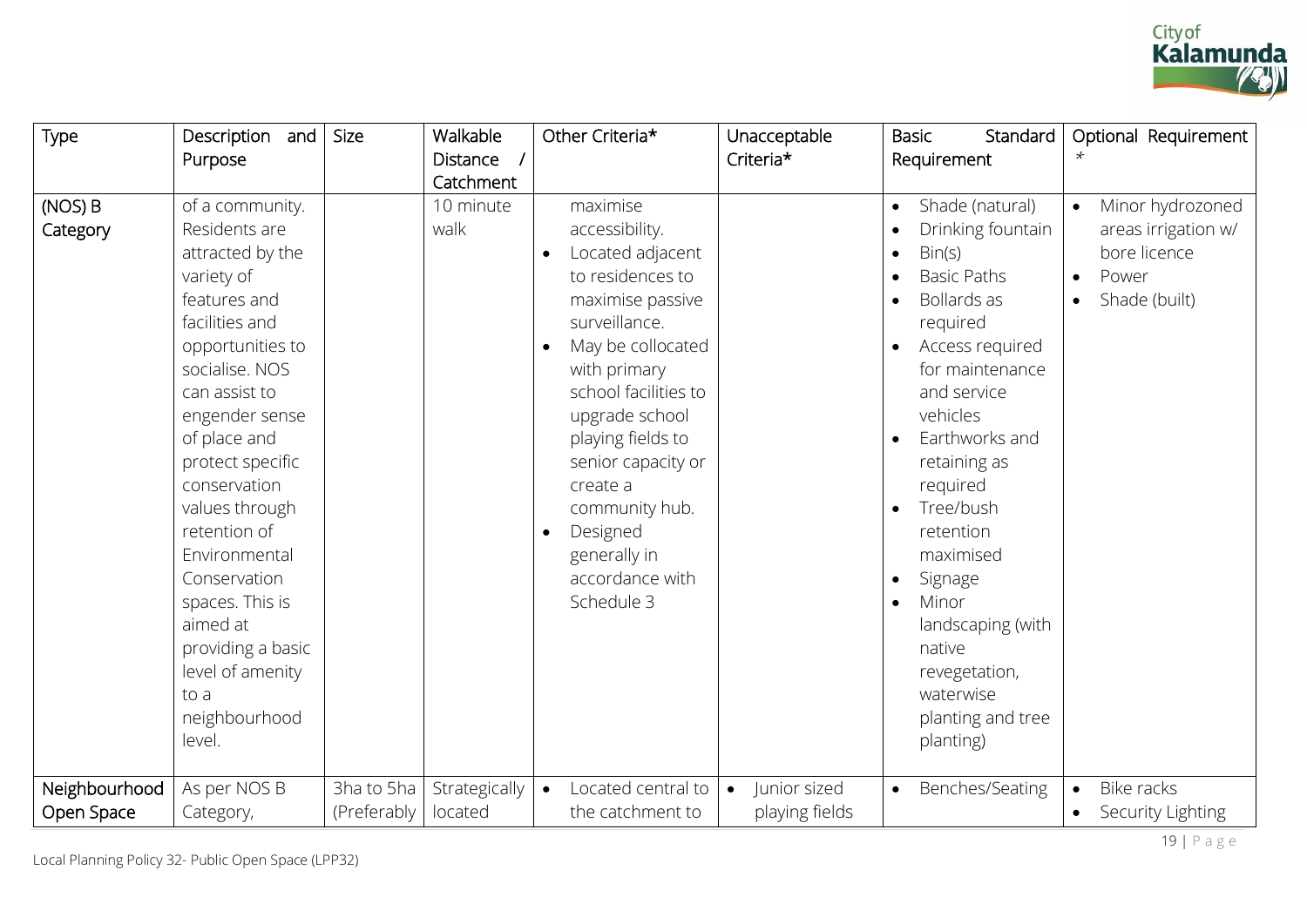![](_page_19_Picture_0.jpeg)

| Type                | Description and<br>Purpose                                                                                                                                                                            | <b>Size</b>          | Walkable<br>Distance<br>$\overline{\phantom{a}}$<br>Catchment                                                                                         | Other Criteria*                                                                                                                                                                                                                                                                                                                                                                                                               | Unacceptable<br>Criteria* | Standard<br><b>Basic</b><br>Requirement                                                                                                                                                                                                                                                                                                                                                                                                                                                                                                                      | Optional Requirement<br>$\star$                                                                                                                                                                                                                                                                                                                                                                                                                                                                              |
|---------------------|-------------------------------------------------------------------------------------------------------------------------------------------------------------------------------------------------------|----------------------|-------------------------------------------------------------------------------------------------------------------------------------------------------|-------------------------------------------------------------------------------------------------------------------------------------------------------------------------------------------------------------------------------------------------------------------------------------------------------------------------------------------------------------------------------------------------------------------------------|---------------------------|--------------------------------------------------------------------------------------------------------------------------------------------------------------------------------------------------------------------------------------------------------------------------------------------------------------------------------------------------------------------------------------------------------------------------------------------------------------------------------------------------------------------------------------------------------------|--------------------------------------------------------------------------------------------------------------------------------------------------------------------------------------------------------------------------------------------------------------------------------------------------------------------------------------------------------------------------------------------------------------------------------------------------------------------------------------------------------------|
| (NOS) A<br>Category | however<br>stratgically<br>located NOS<br>within the City is<br>to be developed<br>to a higher<br>standard of<br>provision.<br>May serve a<br>neighbourhood<br>level sports<br>function (min<br>4ha). | the larger<br>sites) | within the<br>suburb to<br>serve a<br>larger<br>catchment<br>up to 2 km<br>away<br>Still services<br>within<br>800m<br>metres or<br>10 minute<br>walk | maximise<br>accessibility.<br>Located adjacent<br>to residences to<br>maximise passive<br>surveillance.<br>Is co-located with<br>primary school<br>facilities to<br>upgrade school<br>playing field to<br>senior capacity or<br>create a<br>community hub.<br>Is strategically<br>$\bullet$<br>located within the<br>suburb to<br>facilitate high<br>visitation.<br>Designed<br>generally in<br>accordance with<br>Schedule 3 |                           | Medium Scale<br>Play Ground<br>Shade (natural<br>$\bullet$<br>and built)<br>Drinking fountain<br>$\bullet$<br>Power<br>$\bullet$<br>Bin(s)<br>$\bullet$<br>Paths (internal<br>$\bullet$<br>and external<br>circulation)<br>Bollards as<br>$\bullet$<br>required<br>Barbeque<br>$\bullet$<br>Picnic settings<br>$\bullet$<br>with picnic<br>shelters<br>Access required<br>$\bullet$<br>for maintenance<br>and service<br>vehicles<br>Minor<br>$\bullet$<br>hydrozoned<br>areas irrigation<br>w/ bore licence<br>Kick About space<br>$\bullet$<br>(Irrigated) | Fitness equipment<br>units<br>Basketball half<br>court<br>Public Toilet<br>$\bullet$<br>Minor car parking<br>Small scale dog<br>exercise area<br>Sports Space (if<br>required) - Minimum<br>size of 4ha<br>1x senior playing<br>field - $205m x$<br>$165m =$ approx.<br>3.3ha - Irrigated,<br>sub soil drainage<br>and suitable to<br>active use<br><b>Basic supporting</b><br>sporting<br>infrastructure<br>(sports lighting,<br>fencing, cricket<br>nets, baseball nets,<br>goals, car parking<br>$etc.$ ) |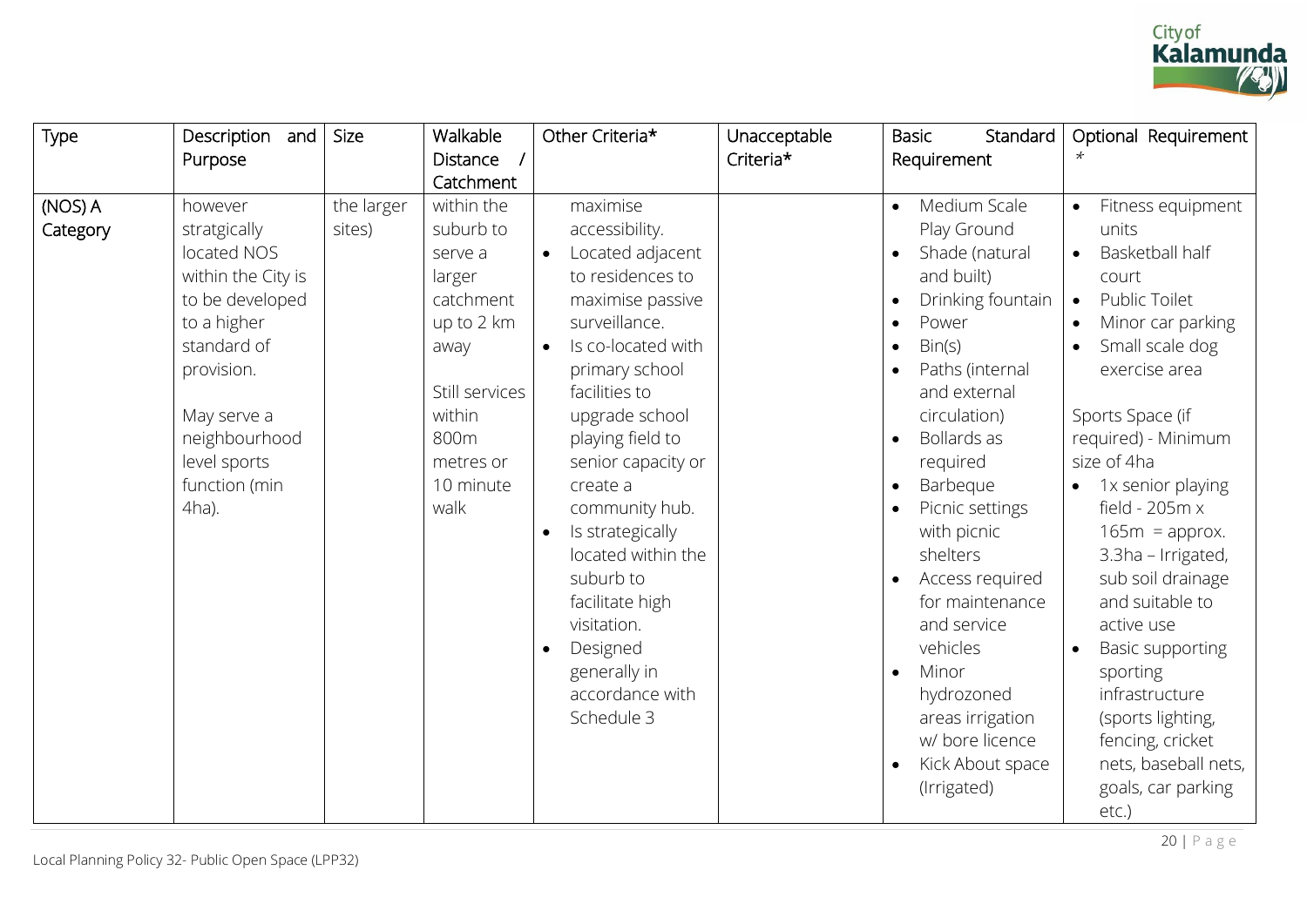![](_page_20_Picture_0.jpeg)

| Type                                | <b>Size</b><br>Description and<br>Purpose                                                                                                                                       | Other Criteria*<br>Walkable<br>Distance /<br>Catchment                                                                                                                                              | Unacceptable<br>Criteria* | Standard<br>Basic<br>Requirement                                                                                                                                                                                                                                                                                                                | Optional Requirement<br>$\star$                                                                                                                                                                |
|-------------------------------------|---------------------------------------------------------------------------------------------------------------------------------------------------------------------------------|-----------------------------------------------------------------------------------------------------------------------------------------------------------------------------------------------------|---------------------------|-------------------------------------------------------------------------------------------------------------------------------------------------------------------------------------------------------------------------------------------------------------------------------------------------------------------------------------------------|------------------------------------------------------------------------------------------------------------------------------------------------------------------------------------------------|
|                                     |                                                                                                                                                                                 |                                                                                                                                                                                                     |                           | Earthworks and<br>$\bullet$<br>retaining as<br>required<br>Tree/bush<br>$\bullet$<br>retention<br>maximised<br>As required<br>$\bullet$<br>landscaping (with<br>native<br>revegetation,<br>waterwise<br>planting and tree<br>planting)<br>As required<br>$\bullet$<br>hydrozoned<br>areas irrigation<br>w/ bore licence<br>Signage<br>$\bullet$ | Basic club room<br>$\bullet$<br>amenities building:<br>(changerooms,<br>storage, kiosk and<br>toilets)<br>Power<br>$\bullet$                                                                   |
| <b>District Open</b><br>Space (DOS) | DOS is principally<br>5ha to<br>designed to<br>$15$ ha+<br>provide for<br>organised formal<br>sport. DOS will<br>also very likely<br>include<br>substantial<br>recreation space | Within<br>May be co-<br>$\bullet$<br>located with High<br>2kms or 5<br>Schools to create<br>minute<br>drive<br>district<br>community hub.<br>Should be located<br>close to major<br>roads and other |                           | Benches/seating<br>$\bullet$<br>Large scale<br>$\bullet$<br>Playground with<br>shade.<br>Shade (natural<br>$\bullet$<br>and built)<br>Picnic settings<br>$\bullet$<br>with picnic<br>shelters                                                                                                                                                   | Fitness equipment<br>$\bullet$<br>units<br>Basketball half<br>$\bullet$<br>court<br>Multipurpose hard<br>$\bullet$<br>courts<br>Bike rack/s<br>$\bullet$<br>Medium scale dog<br>exercise area. |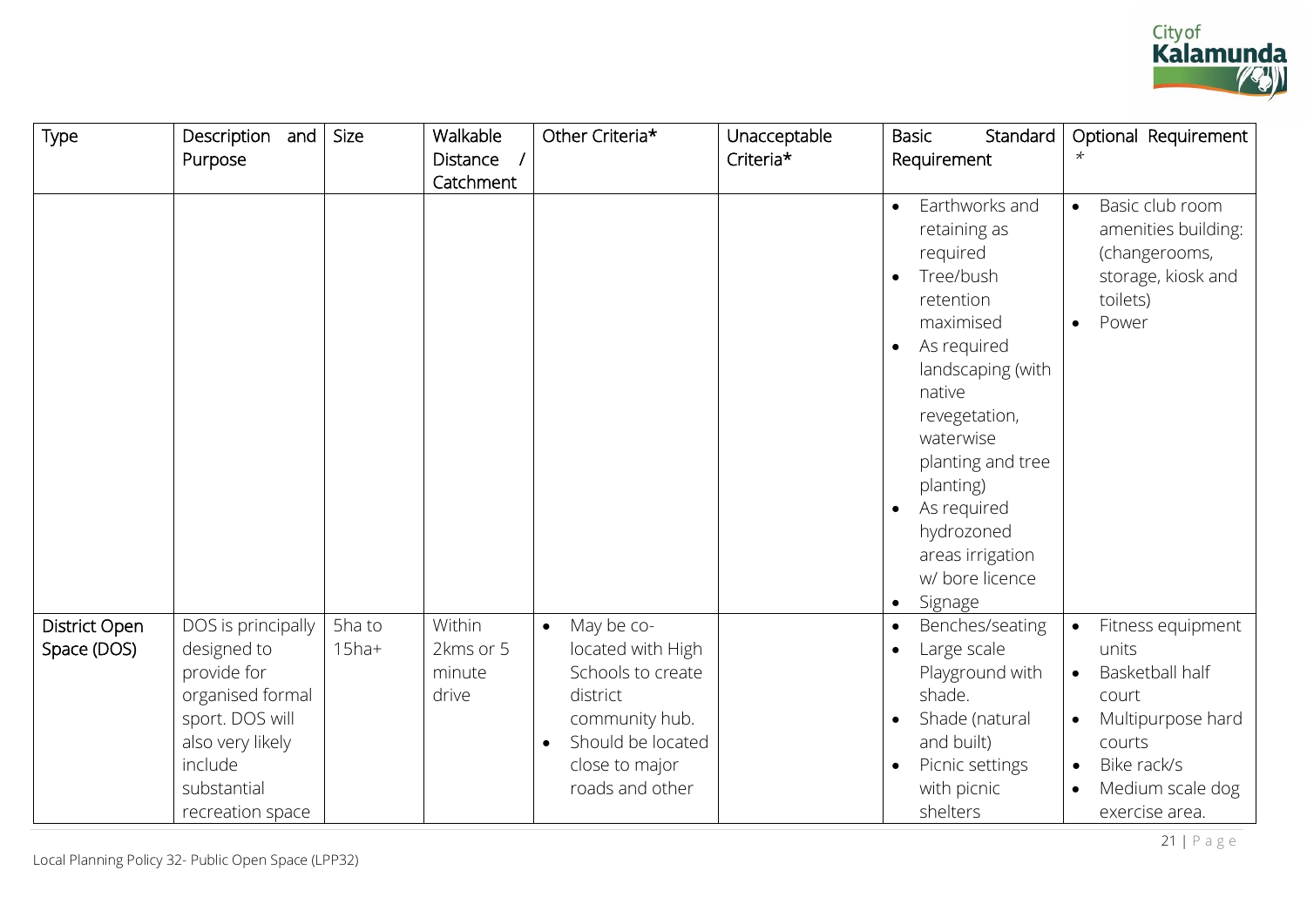![](_page_21_Picture_0.jpeg)

| Type | Description and<br>Purpose                                                                                                                                                                                                                                                                              | Walkable<br><b>Size</b><br>Distance<br>Catchment | Other Criteria*                                                                                                                                                                | Unacceptable<br>Criteria* | Standard<br>Basic<br>Requirement                                                                                                                                                                                                                                                                                                                                                                                                                                                                                              | Optional Requirement<br>$\star$                                                                                                                                                                                                                                                                                                                                                                                                                                                                                |
|------|---------------------------------------------------------------------------------------------------------------------------------------------------------------------------------------------------------------------------------------------------------------------------------------------------------|--------------------------------------------------|--------------------------------------------------------------------------------------------------------------------------------------------------------------------------------|---------------------------|-------------------------------------------------------------------------------------------------------------------------------------------------------------------------------------------------------------------------------------------------------------------------------------------------------------------------------------------------------------------------------------------------------------------------------------------------------------------------------------------------------------------------------|----------------------------------------------------------------------------------------------------------------------------------------------------------------------------------------------------------------------------------------------------------------------------------------------------------------------------------------------------------------------------------------------------------------------------------------------------------------------------------------------------------------|
|      | and some<br>Environmental<br>Conservation<br>space. DOS<br>design and<br>function should<br>consider<br>biodiversity<br>principles and<br>environmental<br>management<br>goals. DOS<br>serves several<br>neighbourhoods<br>with players and<br>visitors travelling<br>from<br>surrounding<br>districts. |                                                  | community<br>facilities;<br>Should be easily<br>accessible by<br>pedestrians,<br>cyclists and motor<br>vehicles.<br>Designed<br>generally in<br>accordance with<br>Schedule 3. |                           | Barbeques<br>$\bullet$<br>Drinking fountain<br>$\bullet$<br>Bin(s) (dependant<br>$\bullet$<br>on size)<br>Paths (internal<br>$\bullet$<br>and external<br>circulation)<br><b>Bollards</b><br>$\bullet$<br>Access required<br>for maintenance<br>and service<br>vehicles<br>Earthworks and<br>retaining as<br>required<br>Car Parking<br>$\bullet$<br>Public Toilets<br>$\bullet$<br>(may be<br>incorporated in<br>Club room)<br>Security Lighting<br>As required<br>landscaping (with<br>native<br>revegetation,<br>waterwise | Events<br>$\bullet$<br>Infrastructure<br>(Power, minor<br>amphithreate)<br>Fitness trails for<br>pedestrian / cycling<br>(external)<br>Sports Space (if<br>required) - Minimum<br>size of 8ha:<br>Multiple<br>$\bullet$<br>multipurpose<br>senior sports ovals<br>(as per Clause<br>$2.16$ ) – Irrgiated,<br>sub soil drainage<br>and suitable to<br>active use<br>Supporting<br>sporting<br>infrastructure<br>(sports lighting,<br>fencing, cricket<br>nets, baseball nets,<br>goals, car parking<br>$etc.$ ) |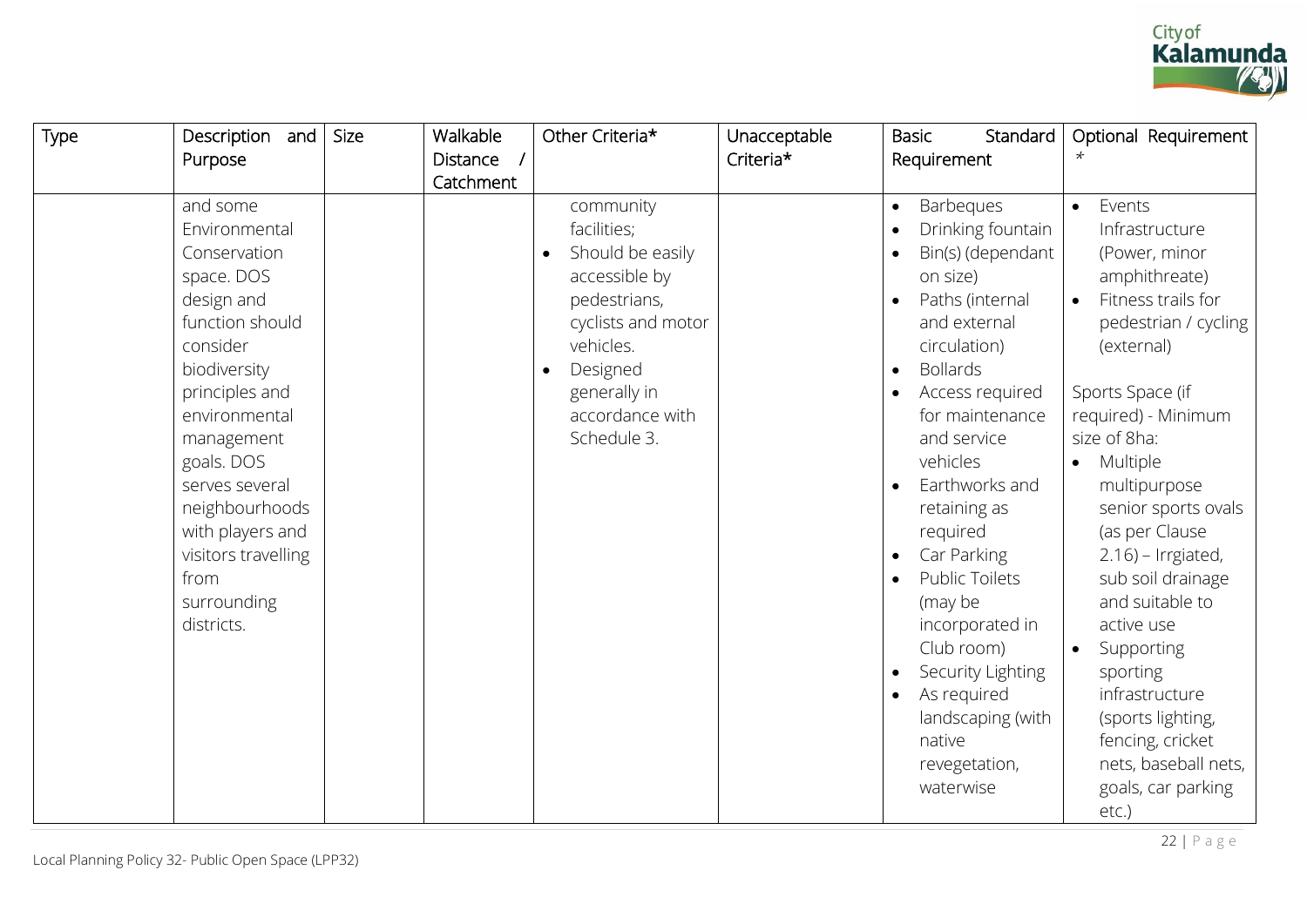![](_page_22_Picture_0.jpeg)

| Type                         | Description and<br>Purpose                                                                                                                                                                                                                                                   | <b>Size</b> | Walkable<br>Distance /<br>Catchment | Other Criteria*                                                                                                                                                                                                                                                                                                                   | Unacceptable<br>Criteria* | Standard<br><b>Basic</b><br>Requirement                                                                                                                                                                     | Optional Requirement<br>$\star$                                                                                                                                                  |
|------------------------------|------------------------------------------------------------------------------------------------------------------------------------------------------------------------------------------------------------------------------------------------------------------------------|-------------|-------------------------------------|-----------------------------------------------------------------------------------------------------------------------------------------------------------------------------------------------------------------------------------------------------------------------------------------------------------------------------------|---------------------------|-------------------------------------------------------------------------------------------------------------------------------------------------------------------------------------------------------------|----------------------------------------------------------------------------------------------------------------------------------------------------------------------------------|
|                              |                                                                                                                                                                                                                                                                              |             |                                     |                                                                                                                                                                                                                                                                                                                                   |                           | planting and tree<br>planting)<br>As required,<br>$\bullet$<br>hydrozoned<br>irrigation w/ bore<br>licence<br>Tree/bush<br>$\bullet$<br>retention<br>Signage<br>$\bullet$<br>Power<br>$\bullet$             | Club room<br>$\bullet$<br>amenities building:<br>(social area,<br>storage,<br>changerooms,<br>kiosk and toilets) -<br>Centrally located<br>to service multiple<br>playing fields |
| Regional Open<br>Space (ROS) | ROS may<br>accommodate<br>important<br>recreation and<br>organised sport<br>spaces as well as<br>significant<br>conservation<br>and/or<br>environmental<br>features. ROS<br>may provide<br>substantial<br>facilities for<br>organised sport,<br>play, social<br>interaction, | Variable**  | Variable^                           | Should be<br>$\bullet$<br>accessible by<br>public transport<br>routes and major<br>access roads.<br>Should be located<br>$\bullet$<br>such that the<br>impact on<br>residents is able<br>to be minimised<br>especially noise,<br>traffic and light<br>spill.<br>Should be located<br>such that it<br>minimises<br>negative impact |                           | Refer to District<br>$\bullet$<br>Open Space<br>standard<br>requirements.<br>Refer to Native /<br>$\bullet$<br>Biodiversity<br>Assets standard<br>requirements<br>where<br>conservation use<br>is provided. | Refer to District<br>$\bullet$<br>Open Space<br>standard<br>requirements.                                                                                                        |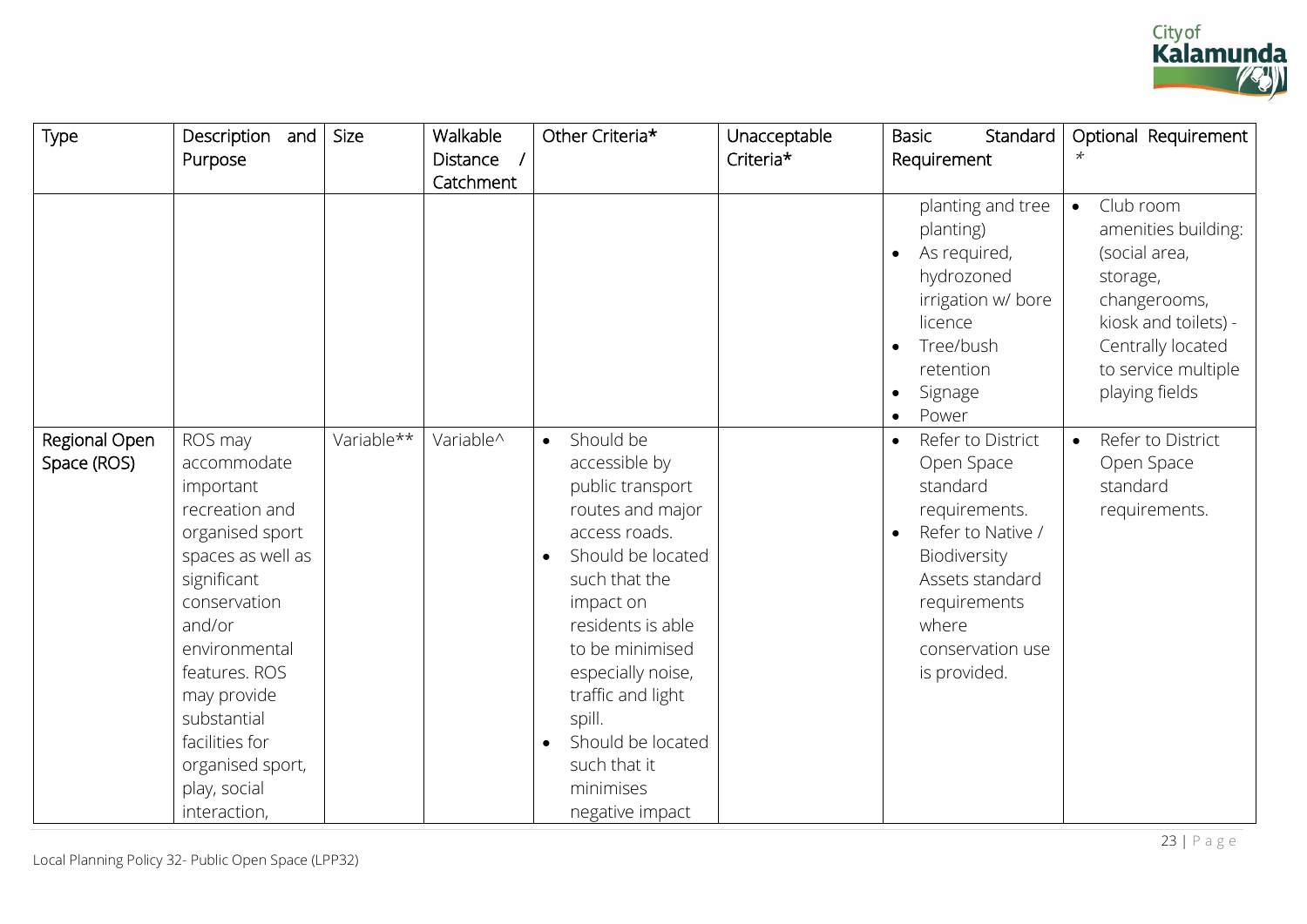![](_page_23_Picture_0.jpeg)

| Type | Description and<br>Purpose                                                                                                                                                                                               | Size | Walkable<br>Distance /<br>Catchment | Other Criteria*                                                                                                                                                                                                                                                                                                                                                                                                                                                                                           | Unacceptable<br>Criteria* | <b>Basic</b><br>Requirement | Standard | $\star$ | Optional Requirement |
|------|--------------------------------------------------------------------------------------------------------------------------------------------------------------------------------------------------------------------------|------|-------------------------------------|-----------------------------------------------------------------------------------------------------------------------------------------------------------------------------------------------------------------------------------------------------------------------------------------------------------------------------------------------------------------------------------------------------------------------------------------------------------------------------------------------------------|---------------------------|-----------------------------|----------|---------|----------------------|
|      | relaxation and<br>enjoyment of<br>nature. ROS can<br>assist to protect<br>biodiversity<br>conservation and<br>environmental<br>values through<br>retention of<br>bushland,<br>wetlands and<br>other natural<br>features. |      |                                     | on the<br>surrounding<br>environment -<br>both built and<br>natural.<br>Access and<br>$\bullet$<br>management of<br>water both on<br>and off site is<br>critical.<br>Site constraints<br>$\bullet$<br>should be<br>minimised (e.g.<br>topography,<br>culturally<br>significant sites,<br>significant<br>clearing) to<br>ensure economic<br>viability.<br>**Size is variable<br>$\bullet$<br>and dependant<br>on function.<br>When sporting<br>space is identified<br>as a necessary<br>regional function, |                           |                             |          |         |                      |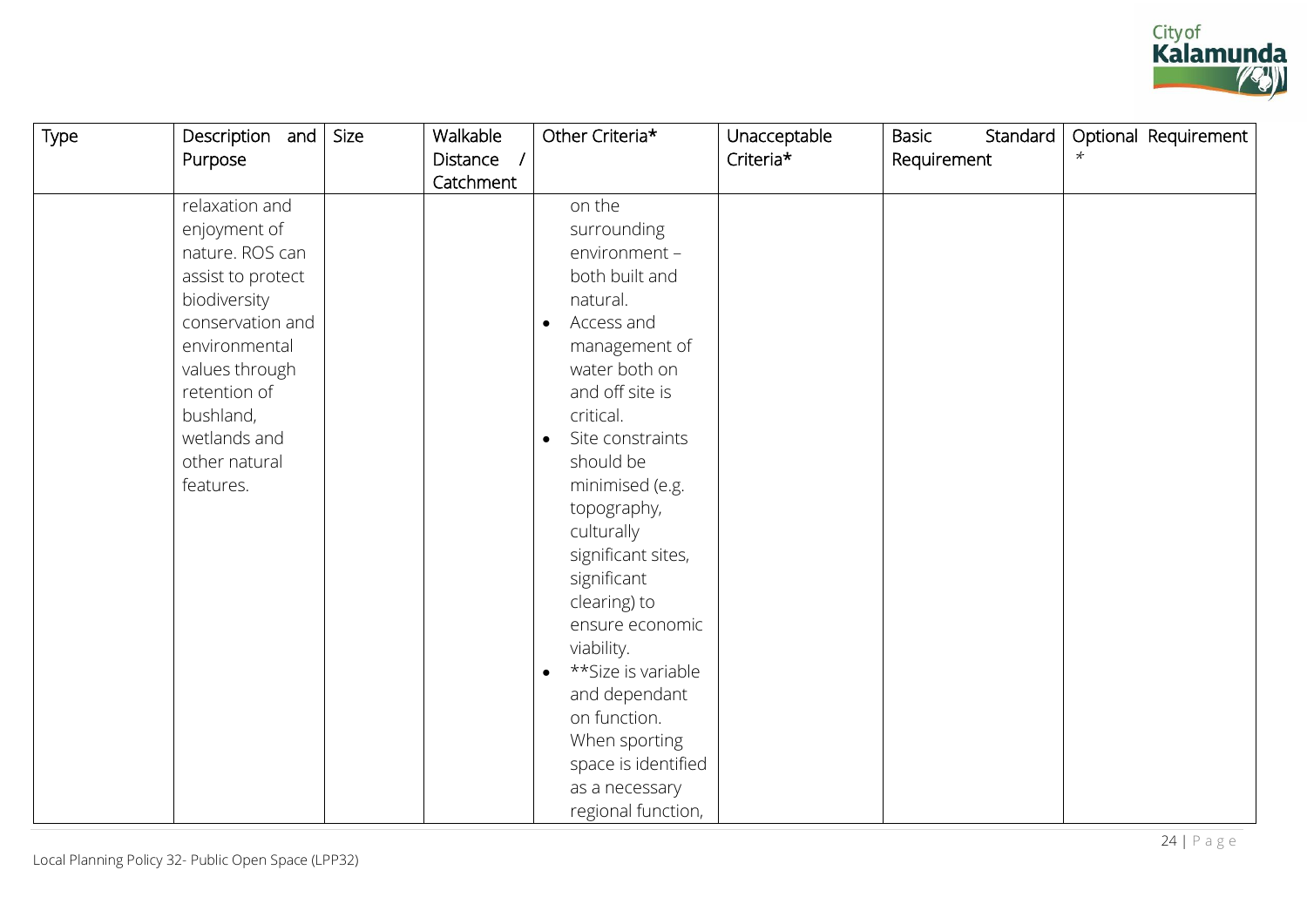![](_page_24_Picture_0.jpeg)

| Type                                                     | Description and<br>Purpose                                                                 | Size | Walkable<br>Distance /<br>Catchment | Other Criteria*                                                                                                                                                                                                                                                                                                                                                                                                 | Unacceptable<br>Criteria*                                                                              | Standard<br><b>Basic</b><br>Requirement                                                                         | Optional Requirement<br>$\star$ |
|----------------------------------------------------------|--------------------------------------------------------------------------------------------|------|-------------------------------------|-----------------------------------------------------------------------------------------------------------------------------------------------------------------------------------------------------------------------------------------------------------------------------------------------------------------------------------------------------------------------------------------------------------------|--------------------------------------------------------------------------------------------------------|-----------------------------------------------------------------------------------------------------------------|---------------------------------|
|                                                          |                                                                                            |      |                                     | allocations for<br>playing fields and<br>sports facilities<br>should be 20ha+<br>in area.<br>**ROS serves one<br>$\bullet$<br>or more<br>geographical or<br>social regions and<br>is likely to attract<br>visitors from<br>outside any one<br>local government<br>area.<br>Users not living<br>$\bullet$<br>within close<br>proximity will use<br>either private<br>vehicles or public<br>transport<br>systems. |                                                                                                        |                                                                                                                 |                                 |
| Environmental<br>Conservation /<br>Biodiversity<br>Asset | Environmental<br>Conservation<br>spaces can<br>provide settings<br>for the<br>community to | N/A  | N/A                                 | May be co-<br>$\bullet$<br>located with<br>sports/recreation<br>POS.<br>Shall be<br>accessible by the                                                                                                                                                                                                                                                                                                           | Restricted<br>$\bullet$<br>access<br>conservation<br>areas (i.e.<br>fenced off from<br>the public with | No earthworks<br>$\bullet$<br>except where it<br>pertains to<br>grading for<br>universally<br>accessible trails |                                 |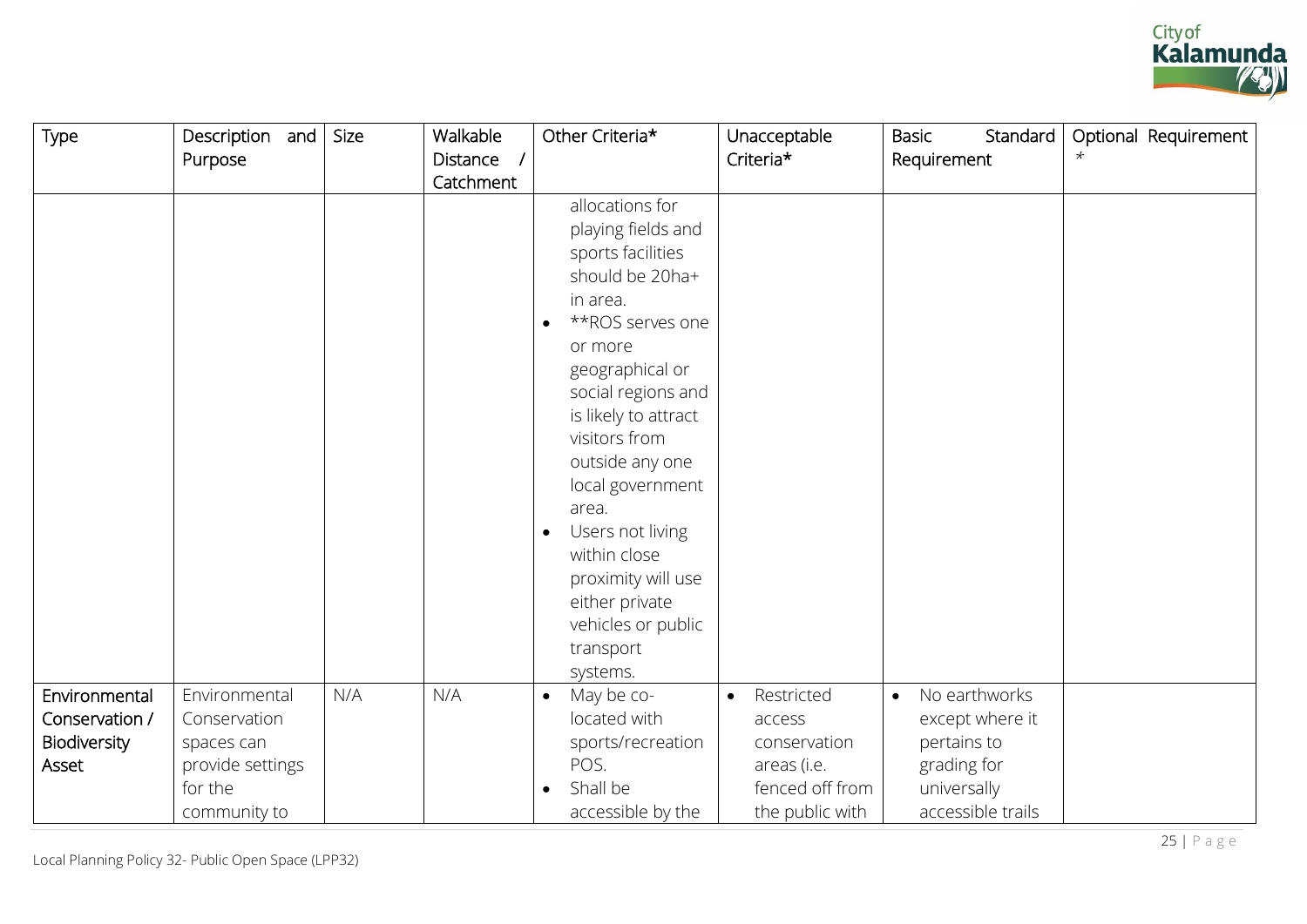![](_page_25_Picture_0.jpeg)

| Type | Description and<br>Purpose | Size | Walkable<br>Distance / | Other Criteria*    | Unacceptable<br>Criteria* | Standard<br><b>Basic</b><br>Requirement | Optional Requirement<br>$\star$ |
|------|----------------------------|------|------------------------|--------------------|---------------------------|-----------------------------------------|---------------------------------|
|      |                            |      | Catchment              |                    |                           |                                         |                                 |
|      | access and enjoy           |      |                        | community for      | controlled                | Weed control<br>$\bullet$               |                                 |
|      | nature, and                |      |                        | recreational use   | access)                   | management                              |                                 |
|      | protect local              |      |                        | (may be achieved   |                           | strategy                                |                                 |
|      | biodiversity.              |      |                        | through            |                           | Tree/bush                               |                                 |
|      | They may include           |      |                        | controlled access  |                           | retention                               |                                 |
|      | bushland, coastal          |      |                        | to walk trails     |                           | 3m wide vehicle<br>$\bullet$            |                                 |
|      | areas and                  |      |                        | through the site,  |                           | access gates for                        |                                 |
|      | wetlands. Sites            |      |                        | or the co-location |                           | maintenance,                            |                                 |
|      | are managed to             |      |                        | of natural areas   |                           | service and                             |                                 |
|      | enable                     |      |                        | with developed     |                           | emergency                               |                                 |
|      | recreational               |      |                        | sports and/or      |                           | vehicles                                |                                 |
|      | access while               |      |                        | recreation open    |                           | (includes fire                          |                                 |
|      | protecting local           |      |                        | space to provide   |                           | access)                                 |                                 |
|      | ecological and             |      |                        | an activated       |                           | Cement<br>$\bullet$                     |                                 |
|      | biodiversity               |      |                        | interface with     |                           | stabilised                              |                                 |
|      | values.                    |      |                        | natural areas      |                           | limestone trail                         |                                 |
|      |                            |      |                        | (Refer to          |                           | surfacing                               |                                 |
|      |                            |      |                        | Schedule 3 for     |                           | Benches/Seating                         |                                 |
|      |                            |      |                        | example            |                           | (off access track                       |                                 |
|      |                            |      |                        | concept).          |                           | on concrete pad)                        |                                 |
|      |                            |      |                        |                    |                           | Directional or<br>$\bullet$             |                                 |
|      |                            |      |                        |                    |                           | Interpretative                          |                                 |
|      |                            |      |                        |                    |                           | signage                                 |                                 |
|      |                            |      |                        |                    |                           | Pedestrian                              |                                 |
|      |                            |      |                        |                    |                           | access control                          |                                 |
|      |                            |      |                        |                    |                           | gates (where                            |                                 |
|      |                            |      |                        |                    |                           | appropriate)                            |                                 |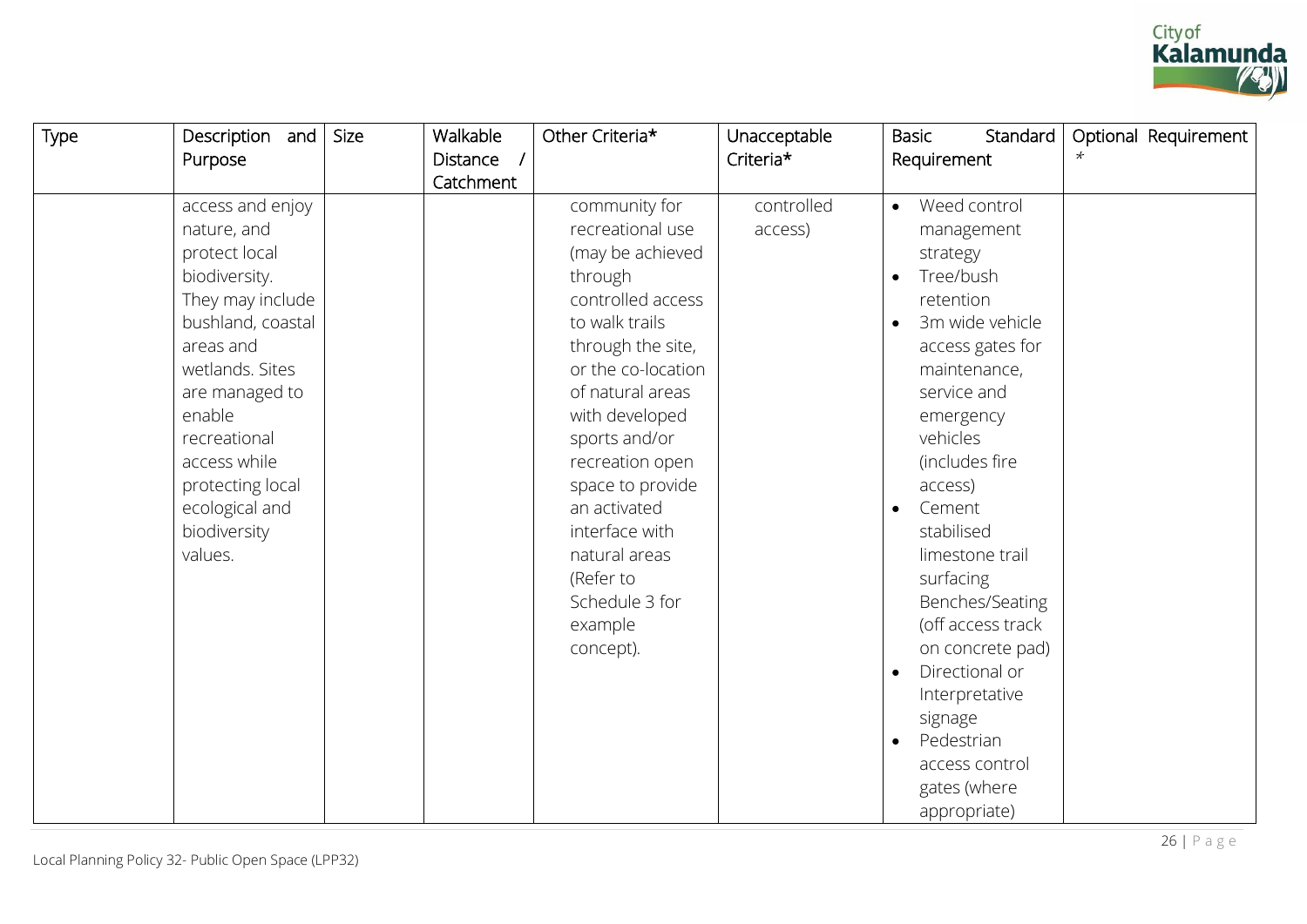![](_page_26_Picture_0.jpeg)

| Type | Description and $\vert$ Size |  | Walkable  | Other Criteria* | Unacceptable | Basic       | Standard        |         | Optional Requirement |
|------|------------------------------|--|-----------|-----------------|--------------|-------------|-----------------|---------|----------------------|
|      | Purpose                      |  | Distance  |                 | Criteria*    | Requirement |                 | $\star$ |                      |
|      |                              |  | Catchment |                 |              |             |                 |         |                      |
|      |                              |  |           |                 |              | $\bullet$   | Conservation    |         |                      |
|      |                              |  |           |                 |              | fencing     |                 |         |                      |
|      |                              |  |           |                 |              |             | Development     |         |                      |
|      |                              |  |           |                 |              | and         |                 |         |                      |
|      |                              |  |           |                 |              |             | implementation  |         |                      |
|      |                              |  |           |                 |              |             | of a management |         |                      |
|      |                              |  |           |                 |              | plan        |                 |         |                      |

\*At the discretion and satisfaction of the City's relevant departments and where appropriate Council

\*\*ROS may be small in size due to significant environmental value protected through a Parks and Recreation Reservation or Bush Forever designation or form part of an interconnected network of ROS. ROS serving multiple functions, providing regional sporting facilities or regional scale bushland reserves with recreational trails may typically be 30ha+

^ Catchment is dependent on size and function. For ROS serving multiple functions, providing regional sporting facilities or regional scale bushland reserves with recreational trails principle catchments may be 2.5km and greater.